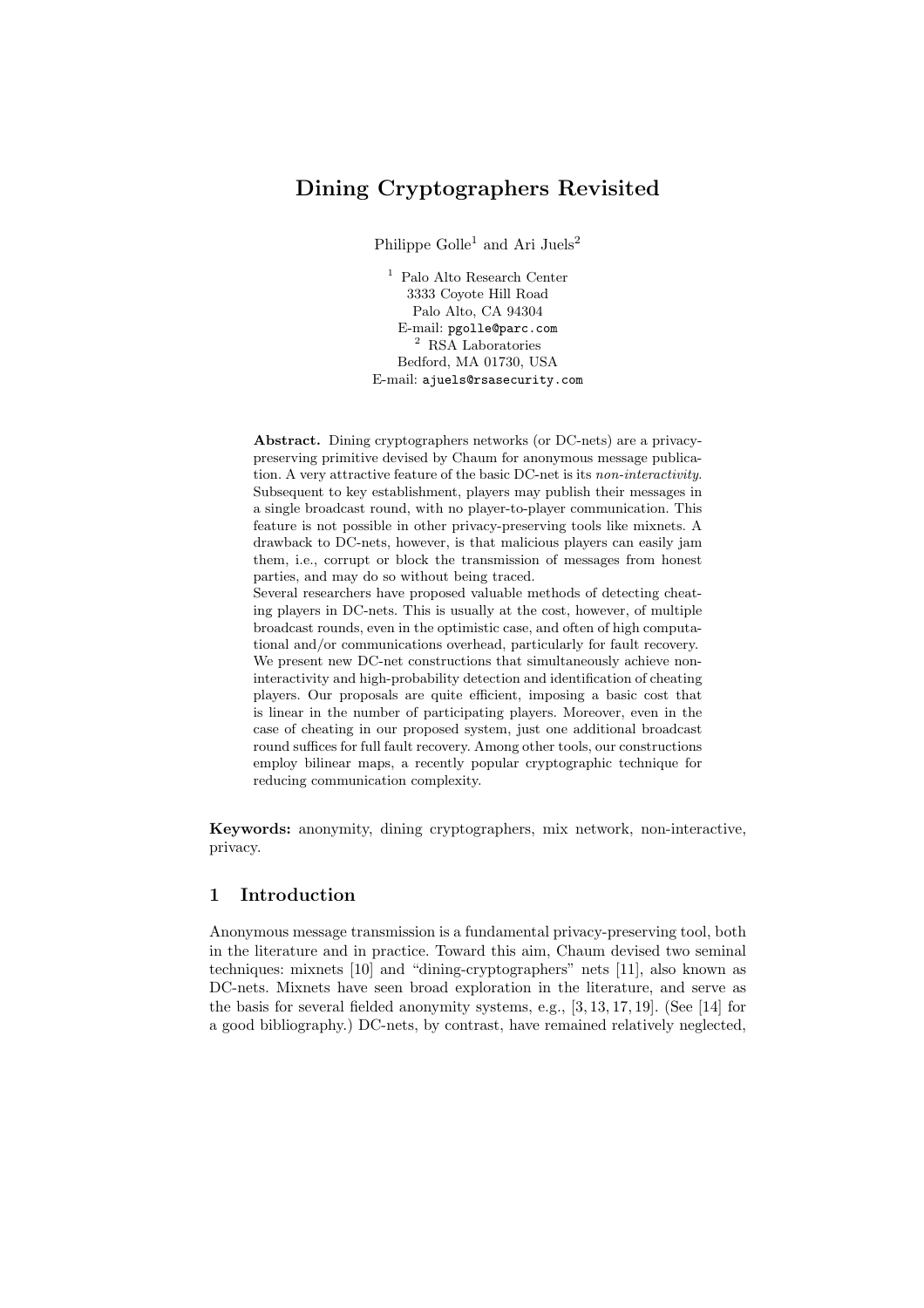apart from a small scattering of papers, e.g.,  $[1, 2, 11, 21, 22]$ . One reason for this is perhaps that DC-nets, unlike mixnets, cannot operate by proxy; in particular, the players operating a DC-net must be identical with those providing input. In many real-world cases, however, this is not necessarily a serious drawback, as in the Crowds system [19], where participants provide mutual protection of privacy. Moreover, as formulated by Chaum for the case involving honest players, DC-nets have one very compelling feature unavailable in mixnets:

In a basic DC-net, anonymous message transmission may be accomplished by players in a non-interactive manner, i.e., in a single broadcast round.

Non-interactivity is of course very naturally attractive as a practical feature of system design. It also renders security definitions and proofs simpler than in the case of mixnets (for which formal definitions have been quite elusive).

There is a major drawback to DC-nets, however, and a large obstacle to their deployment: They are subject to straightforward jamming by malicious players. Such players can prevent the delivery of messages from honest participants, either by broadcasting invalid messages or even simply by dropping out of the protocol. Several valuable techniques have been proposed for addressing this problem, but to this point have had the limitation of requiring either unfeasibly intensive computation and/or multiple rounds of interaction among players.

Our first contribution in this paper is a set of techniques permitting the identification of cheating players with very high probability, while retaining the property of non-interactivity. The resulting DC-net constructions are computationally efficient: Assuming n players, they require each participant to perform a number of modular exponentiations that is linear in  $n$  during the broadcast phase. Any player, whether a participant or not, may perform a quadratic number of exponentiations for verification of the output. Indeed, the computational costs of our constructions are comparable to those of the most efficient mixnets (assuming n players processing n inputs). Our DC-net proposals are therefore reasonable for small sets of, say, some dozens of players.

Of equal importance, we propose techniques that permit recovery from lost or corrupted messages in a single, additional broadcast round, provided that there is a majority of honest players. Previous proposals have required multiple rounds for this purpose, or assumed a re-broadcast of messages. The computational costs for our recovery protocol are comparable to those for the basic messagetransmission protocol.

Although it is possible to detect cheating by a player in a non-interactive mix network, we maintain that under any reasonable set of security assumptions, it is not possible for such a mix network to recover from failure (and thus from cheating) by even one player without an additional round of interaction. Our reasoning is as follows. Suppose that we could recover the inputs of all participating players regardless of who participated. Then if a given player  $P_i$  did participate, and furnished message  $m_i$  as input, an adversary could determine  $m_i$  by taking the difference between the set  $M$  of all messages submitted and the set M' of all messages except that of  $P_i$  (the adversary would obtain M' by simulating the absence of  $P_i$ ).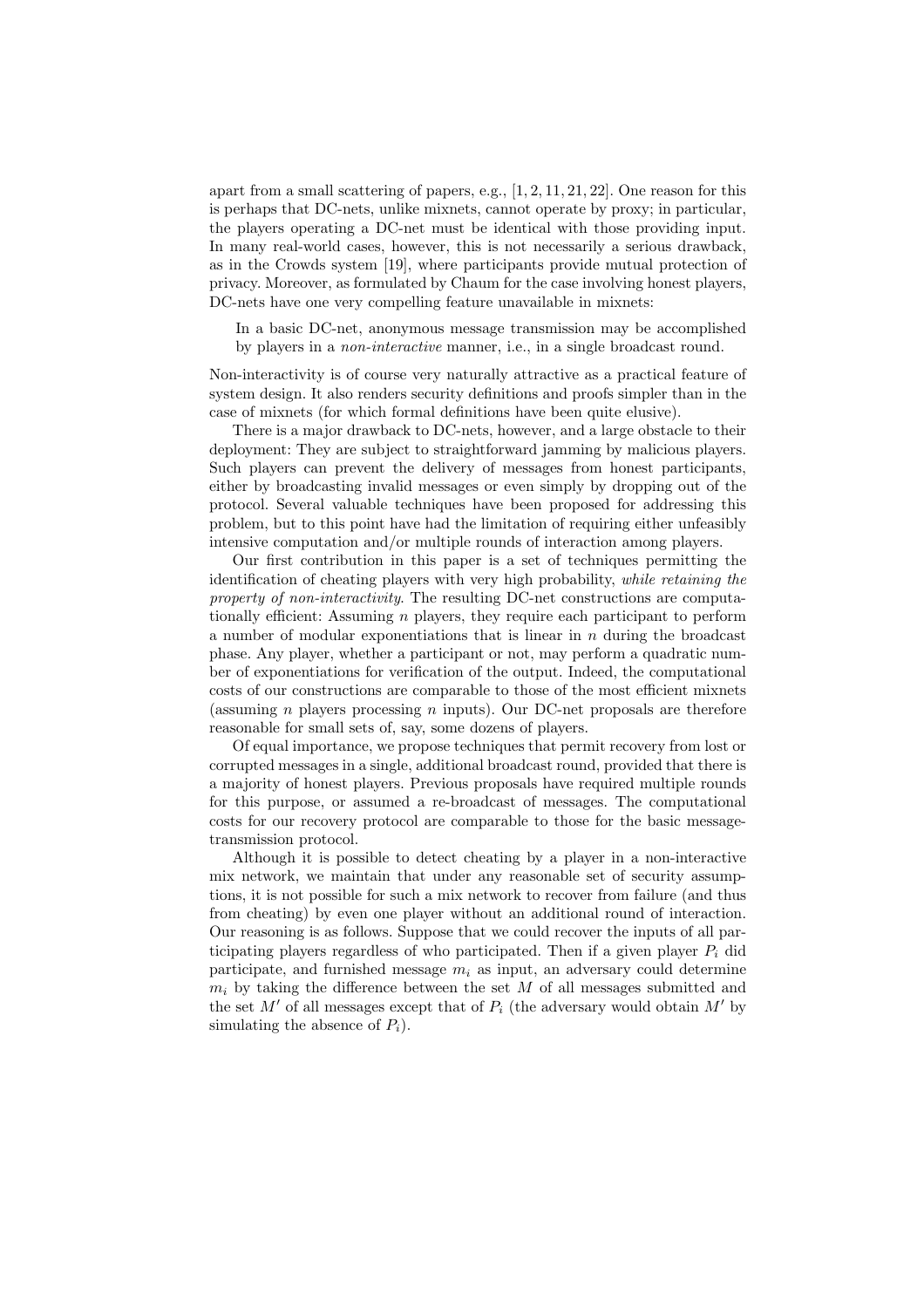We describe two different DC-net constructions, which we characterize as short and long. In a short DC-net, the basic unit of message transmission is an algebraic group element. For such DC-nets, we propose techniques that detect cheating with overwhelming probability. A long DC-net, by contrast, permits efficient transmission of messages of arbitrary length essentially by means of a form of hybrid encryption. (It may be viewed as roughly analogous to a "hybrid" mixnet.) For long DC-nets, we describe techniques to detect cheating with high, but not overwhelming probability; an adversary in this case may feasibly perform some limited jamming of messages.

In both constructions, we make use of bilinear maps, cryptographic techniques that have achieved much recently popularity as tools for reducing protocol interactivity [5]. In consequence, the security of our constructions is predicated on the Decisional Bilinear Diffie-Hellman assumption (DBDH) (see, e.g., [6]), as well as the random oracle assumption [4].

Organization In section 2, we explain the basic concepts of DC-net construction, and describe previous results on the topic. We present our formal model and other preliminary material in section 3. In section 4, we describe our short DC-net construction, followed in section 5 by presentation of our long DC-net proposal. We conclude in section 6. In the paper appendix, we offer security definitions and proofs for the protocols presented in the body of the paper.

### 2 Background

The intuition behind DC-nets is best introduced with a simple two-player example. Suppose that Alice and Bob possess k-bit messages  $m_A$  and  $m_B$  respectively. They wish to publish these messages anonymously, that is, in such a way that an observer cannot determine which player published which message. Suppose further that Alice and Bob share k-bit secret keys  $k_{AB}(0)$  and  $k_{AB}(1)$ , as well as a secret, random bit b. Alice and Bob publish message pairs as follows:

| if $b = 0$ : | Alice: $M_{A,0} = k_{AB}(0) \oplus m_A$ ,<br>Bob: $M_{B,0} = k_{AB}(0)$ , | $M_{A,1} = k_{AB}(1)$<br>$M_{B,1} = k_{AB}(1) \oplus m_B$ |
|--------------|---------------------------------------------------------------------------|-----------------------------------------------------------|
| if $b = 1$ : | Alice: $M_{A,0} = k_{AB}(0)$ ,<br>Bob: $M_{B,0} = k_{AB}(0) \oplus m_B$ , | $M_{A,1} = k_{AB}(1) \oplus m_A$<br>$M_{B,1} = k_{AB}(1)$ |

An observer can compute  $M_{A,0}$  $\oplus M_{B,0}$  and  $M_{A,1}$  $\oplus M_{B,1}$ , yielding the (unordered) message pair  $(m_A, m_B)$ . The origin of these messages, however, remains unconditionally private: Without knowing the secrets shared by Alice and Bob, the observer cannot determine which player published which message. Observe that this protocol is non-interactive, in the sense that once their secrets are established, Alice and Bob need not communicate directly with one another.

This basic protocol may be extended to multiple players  $P_1, P_2, \ldots, P_n$ . Suppose that each pair of players  $(P_i, P_j)$  shares a set of keys  $k_{i,j}(w)$  for  $i, j, w \in$  $\{1, 2, \ldots, n\}$ , where  $k_{i,j}(w) = k_{j,i}(w)$ .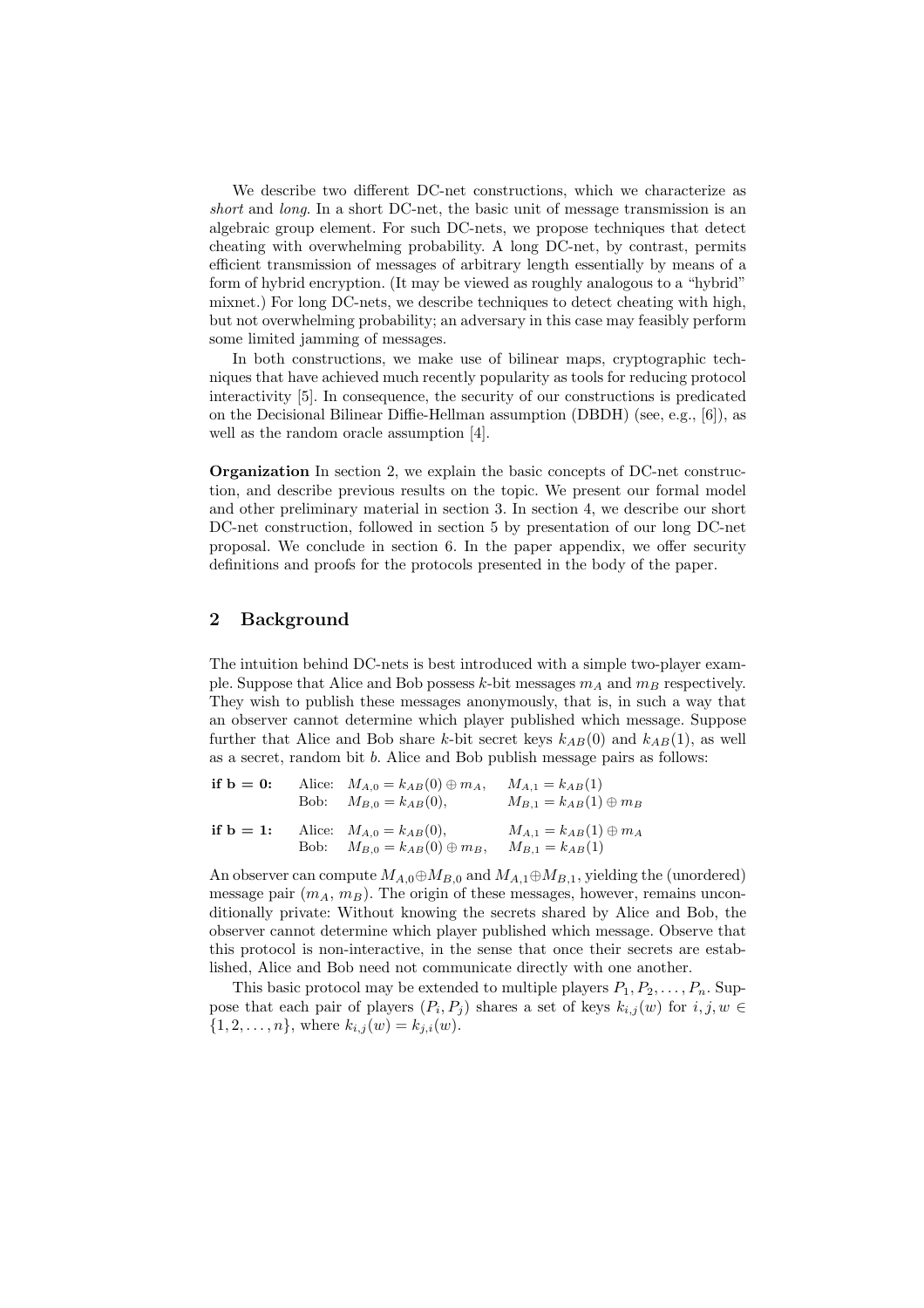Each player  $P_i$  computes a vector of values as follows:

$$
W_i = \{W_i(1) = \bigoplus_{j=1}^n k_{i,j}(1), W_i(2) = \bigoplus_{j=1}^n k_{i,j}(2), \ldots, W_i(n) = \bigoplus_{j=1}^n k_{i,j}(n)\}.
$$

We refer to each message  $W_i(w)$  as a pad, and refer to each value  $k_{i,j}(w)$  as a partial pad. Observe that  $\bigoplus_{i=1}^n W_i(w) = \mathbf{0}$ , i.e., the pads in a given position w cancel when XORed together.

To broadcast messages in this scheme, each player  $P_i$  chooses a random position  $c_i$  and XORs her message  $m_i$  with the pad  $W_i(c_i)$  in  $W_i$ . This yields a new vector  $V_i = \{V_i(1), V_i(2) \dots V_i(n)\}\$  differing from  $W_i$  in the position  $c_i$ . Provided that all players have selected different positions  $c_i$ , the vector  $V = \bigoplus_{i=1}^n V_i$  (i.e., the vector formed by XORing all messages in a given position), will consist of the set of messages posted by all players. Provided that keys and position selections  ${c_i}$  are secret, the privacy of messages, i.e., the hiding of their originators, is unconditional.

As noted in Chaum's original paper, shared secrets may be established noninteractively via Diffie-Hellman key exchange, yielding computationally secure privacy.

A note on "collisions": Even when all players are honest, a problem arises in multi-player DC-nets in the selection of message positions  $\{c_i\}$ . In particular, there is no good non-interactive means of enabling all players to select distinct message positions. Hence, with some probability, two (or more) players will attempt to transmit messages in the same slot. In other words, players  $P_i$  and  $P_j$  will select  $c_i = c_j$ , so that the message  $m_i \oplus m_j$  appears in the final vector V, rather than the individual messages. Some multi-round DC-net protocols address this problem via *reservation* procedure, whereby players request "slots" in advance. In all cases, however, DC-nets involve collisions, whether of messages themselves or reservation requests. (The problem can be avoided through techniques like secure multiparty computation of a secretly distributed permutation of slots among players, but this is impractical.)

We do not treat the issue of collisions in this paper, but simply regard a DCnet as a primitive that provides only partial throughput, i.e., drops some fraction of messages. Better throughput may be achieved by high-layer protocols, e.g., protocol repetition, either serially or in parallel.

#### 2.1 Previous work

As already explained, a basic DC-net is subject to jamming by even a single dishonest player. Such a player  $P_i$  may simply set the vector  $V_i$  to a series of random pads. This effectively jams the DC-net: All elements in the final output V will be random and thus no messages will be successfully delivered. Worse still, the very privacy guarantees of the DC-net render it impossible to trace the source of the jamming in this case. Alternatively, an attacker may corrupt messages by tampering with bits in a valid vector  $V_i$ . It is on this security problem that the literature on DC-nets mainly focuses.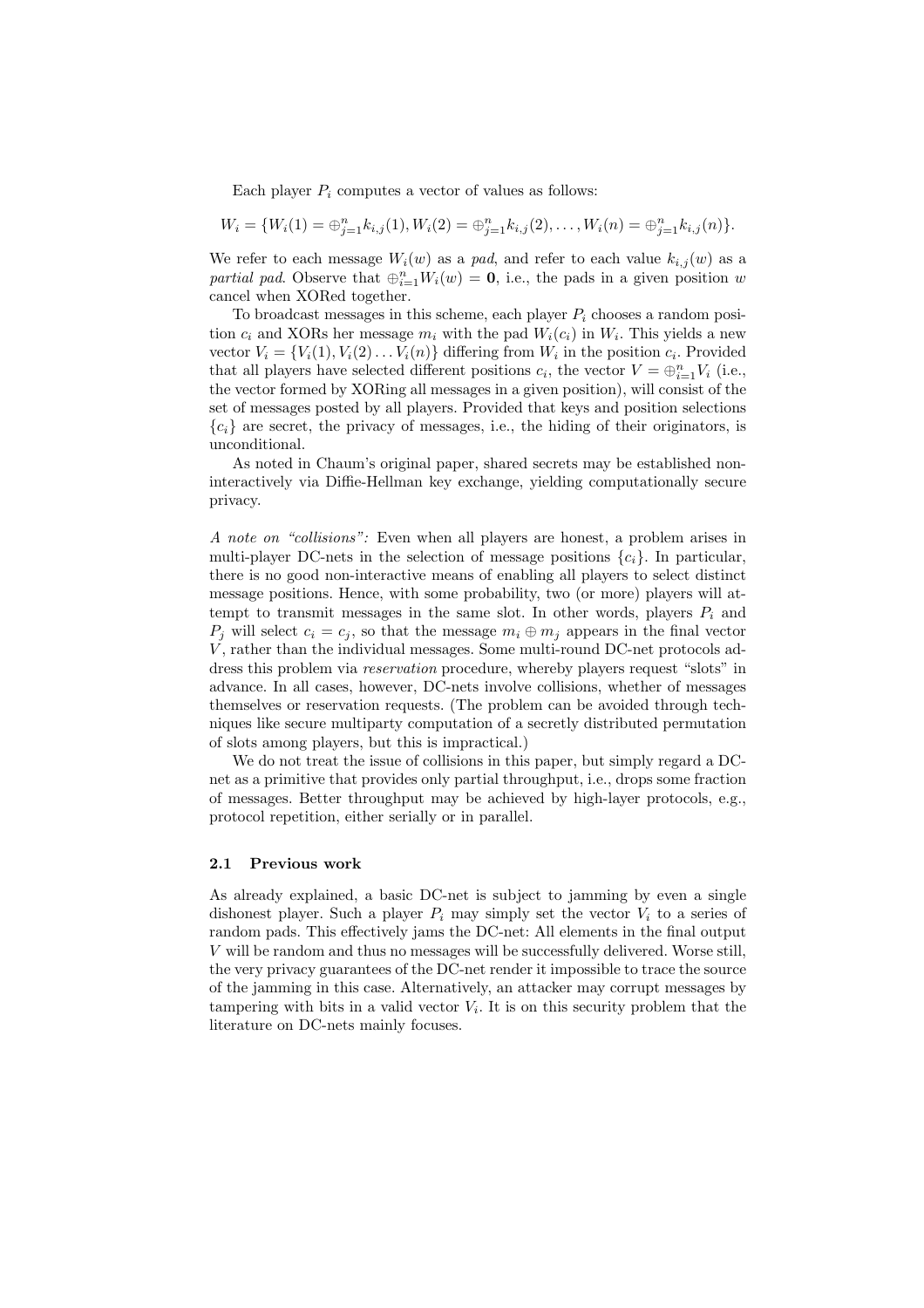In his original paper [11], Chaum proposes the detection of dishonest players via a system of "traps" in a multi-round protocol. Prior to message transmission, a reservation protocol takes place in which players reserve future message slots. At this time, each player commits to a declaration of "trap" or "non-trap" for her reserved slot. To jam the DC-net, a dishonest player must transmit a message in a slot she has not reserved. But if she tries to transmit a message in a slot that is a "trap," then the attack may be detected during a decommitment phase.

An important follow-up result is that of Waidner and Pfitzman [21], who identify a weakness in this original protocol, and show that an attacker can feasibly strip the anonymity of honest players. (Improved reservation techniques in [2] and [22] reduce this possibility to some extent.) They propose a multiround solution to this problem, also based on the idea of setting "traps" during a reservation phase. Like Chaum's protocol, theirs is only guaranteed to identify one dishonest player for a given "trap." No obvious method for fault recovery is available, apart from re-broadcasting. That said, it should be noted that the goal of this work is a little different than ours. While these researchers have sought to achieve unconditional untraceability assuming only honest point-topoint communication, our aim is to achieve privacy under only computational hardness assumptions.

Most recently, in [1], von Ahn, Bortz, and Hopper consider a constant-round anonymous-broadcast protocol that is essentially a DC-net variant (with an initial partitioning of players into autonomous groups). They accomplish the distribution of secrets for each protocol invocation via a secret-sharing protocol. In their scheme, the correctness of pads is proven via a cut-and-choose protocol. In the optimistic case, their protocol requires three broadcast rounds, and has  $O(n^2)$ communications complexity (assuming a constant number of cut-and-choose invocations). In the presence of cheating players, the communications complexity rises to  $O(n^4)$ .

One problem with these previous protocols is that the computational and communications costs of catching cheating players with overwhelming probability is very high, requiring either many "traps" or many cut-and-choose invocations. This may not be problematic in cases where players may be reliably identified and where cheating carries a high penalty. For Internet systems, however, in which identities are not trustworthy, and participation in anonymous systems may be short-lived, even a small amount of cheating in the form of, e.g., tampering with messages, may be highly problematic. There is the risk that a savvy attacker may simply create false identities and then discard them when cheating is detected.

Our work is similar to the approach of von Ahn  $et$  al. in that we employ cryptographic proofs of correctness rather than "traps" in order to detect cheating. We employ a different strategy for pad computation, however, that has the benefit of more efficient proofs of correct pad computation. In particular, for our short DC-net proposal, in which players perform only a linear number of modular exponentiations (in  $n$ ) on furnishing inputs, we show how to detect cheating with overwhelming probability. Another critical feature of our proposal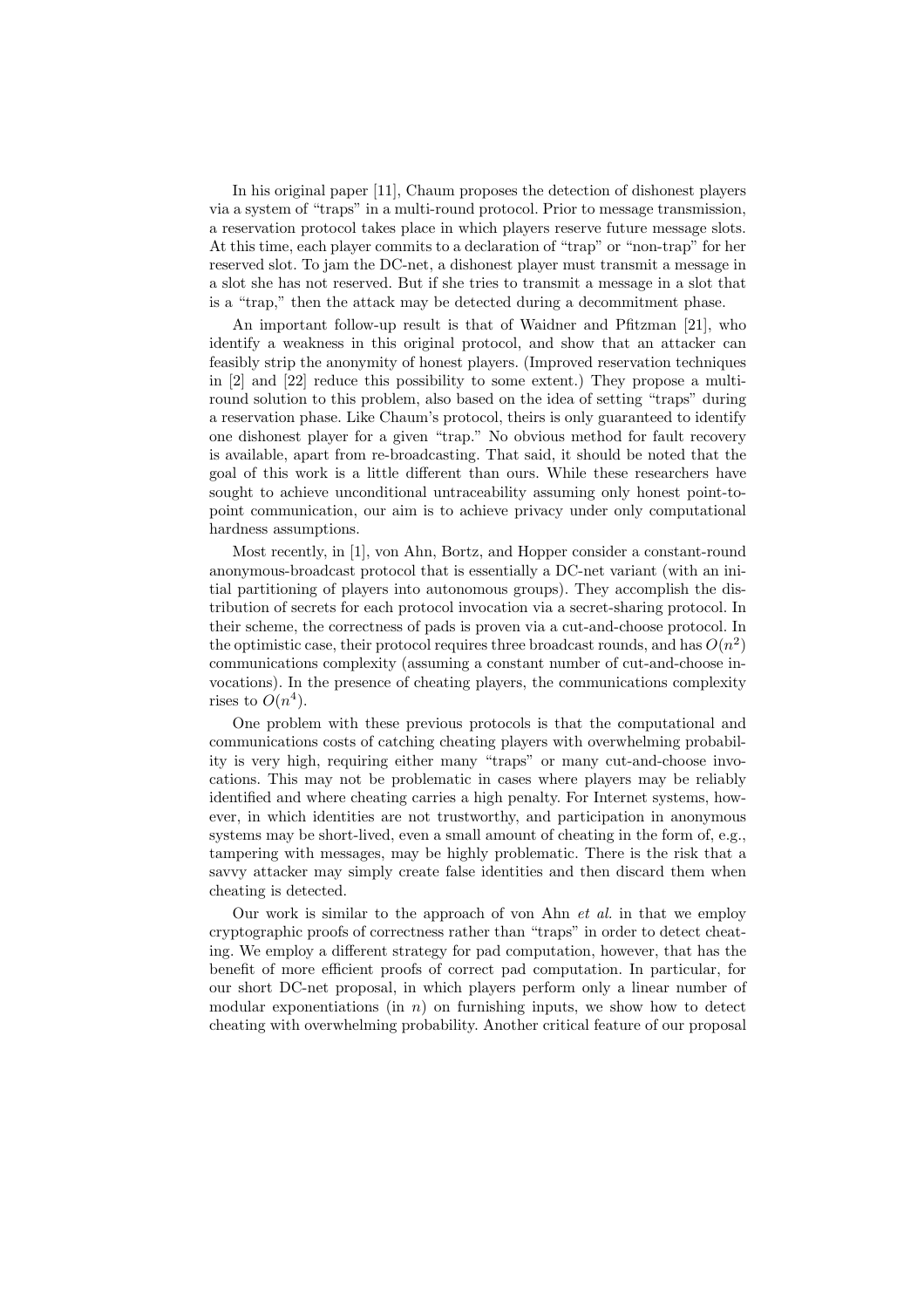is, of course, its non-interactivity in the optimistic case. Additionally, even in the presence of faults, our protocols may be completed in just two broadcast rounds, and with  $O(n^2)$  communications complexity.

# 3 Preliminaries

For the sake of simplicity, we assume throughout this paper the presence of a reliable broadcast channel. As is well known, such a channel may be simulated via Byzantine agreement in a network with reliable point-to-point delivery. (See [7] for recent results in this area.) Another possible instantiation would be a Web server that performs the function of receiving and publishing messages in an honest and reliable manner. (Our constructions may also be employed in the presence of an unreliable broadcast channel provided that a given message is seen either by all players or by none. In this case, a dropped message may be modelled as a faulty player.) We further assume that all messages are authenticated, i.e., securely bound to the identities of their originators. In practice, this may be accomplished via digital signatures.

We define next the component functions of DC-nets. We denote the set of participants in the DC-net by  $P = P_1, P_2, \ldots, P_n$ . In what follows, when we specify a value as public or published, we assume it is transmitted to all players in P via an authenticated channel or entity. Setup is achieved by means of a parameter generation function paramgen and a key distribution function keydist. These functions are similar to those employed in standard discrete-log-based distributed cryptographic protocols. They are called once at the beginning to set up long-lived parameters shared by all players. A difference here, however, is that we employ admissible bilinear maps as a basic tool in our constructions, and must therefore make use of elliptic-curve based algebraic groups accordingly. We assume the appropriate background on the part of the reader, and refer to [5] for further details and notation.

**Parameter generation:** Taking security parameter  $l$  as input, the function paramgen outputs a quintuple  $\rho = (p, G_1, G_2, \hat{e}, Q)$ , where  $G_1$  and  $G_2$ are two groups of order p, Q is a generator of  $G_1$  and  $\hat{e}: G_1 \times G_1 \to G_2$  is an admissible bilinear map [5]. We require furthermore that the Decisional Bilinear Diffie-Hellman (DBDH) assumption holds for  $\hat{e}$ . Using the terminology of [5], the function paramgen is a parameter generator that satisfies the DBDH assumption. (For our "long" DC-net construction, we may weaken our hardness assumption to the Bilinear Diffie-Hellman problem (BDH), i.e., the computational variant, rather than the decisional one.) In practice, the map  $\hat{e}$  may be instantiated with the Weil pairing over a suitable elliptic curve. The function paramgen may be executed by a trusted entity, which is our working assumption here. (Alternatively, it may be accompanied by a non-interactive proof of correct execution.) The quintuple  $\rho$  is published. We leave system parameters implicit in our notation where appropriate.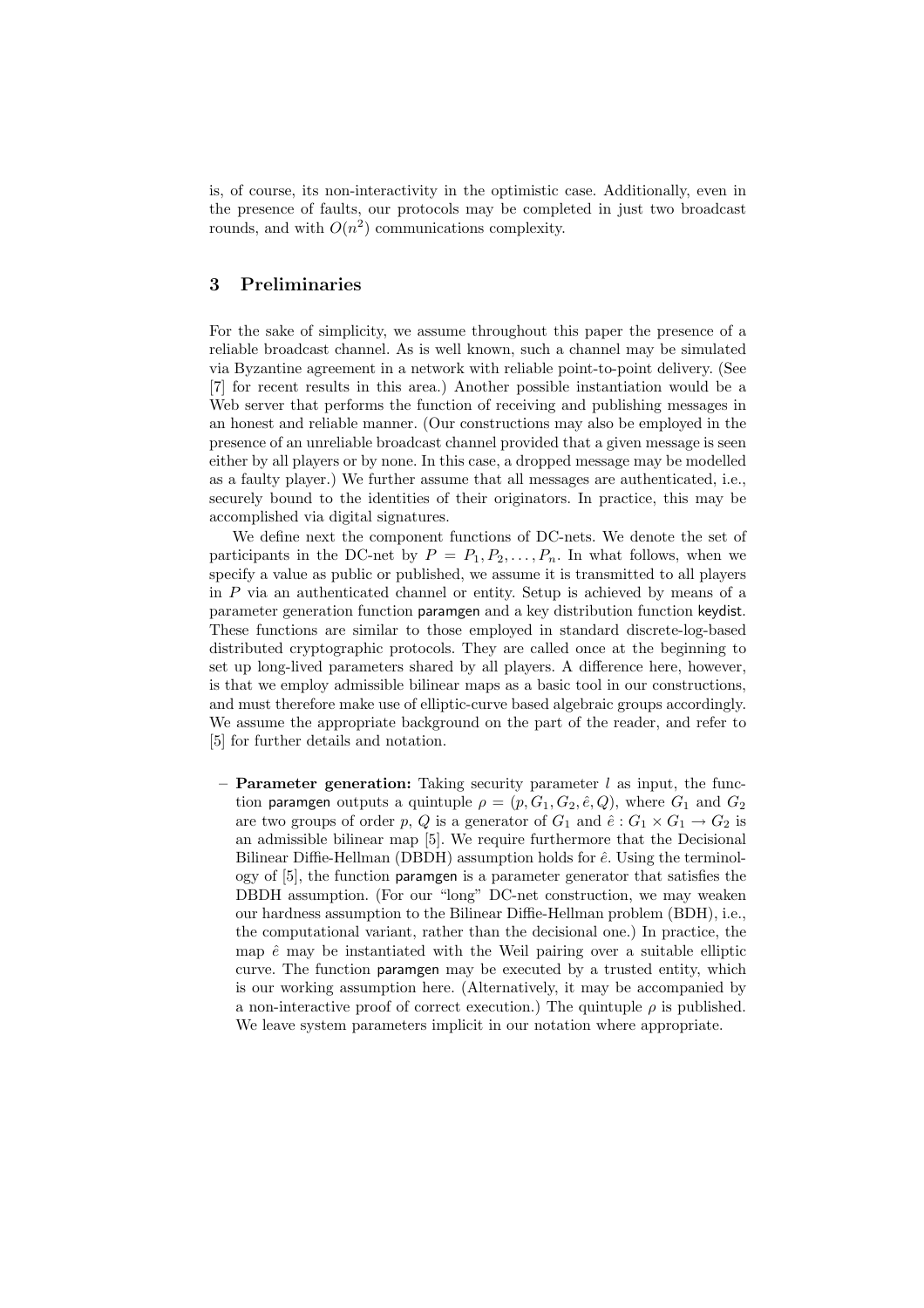– Key generation: The function keydist takes as input the parameter specification  $\rho$ . It yields for each player  $P_i$  a private key  $x_i \in U \mathbb{Z}_p$  and a corresponding public key  $y_i = x_i \cdot Q$ . Each private key  $x_i$  is additionally shared among other players in a  $(k, n)$ -threshold manner. In particular, let  $f_i$  be a polynomial over  $\mathbb{F}_p$  of degree  $k-1$  selected uniformly at random such that  $f_i(0) = x_i$ . Player  $P_j \in P$  receives from player  $P_i$  the private share  $x_{i,j} = f_i(j)$ , with a corresponding public share  $y_{i,j} = x_{i,j} \cdot Q$ . We assume that the function keygen is an algorithm executed by a trusted entity and a secure environment. (In practice, it may be instantiated by means of a distributed protocol; see [16] for an example of such a protocol and a discussion of the underlying security guarantees.)

We now describe the functions employed in the DC-net itself. We assume that players have access to a trustworthy global session counter s and specification  $\Pi_s \subset P$  of players participating in the session s. Note that the privacy properties of our construction (defined in appendix A) do not rely upon publication of s or  $\Pi_s$  in a trustworthy manner, but the robustness does.

**Posting:**  $(V_{i,s}, \sigma_{i,s}, i, s) \leftarrow \text{post}(s, m_i, x_i)$ ;  $[\Pi_s, \{y_j\}_{j \in P}].$ 

The function post is invoked in session s by every player in  $\Pi_s$ . It returns to each player a set of outputs that hides that player's input, as well as auxiliary data that proves the correctness of the outputs. More precisely, the function post is a randomized function that takes as input the session counter  $s$ , a message  $m_i$ and the private key  $x_i$  of player  $P_i$ . Inputs to the function also include the set of players  $\Pi_s$  participating in the sessions and all public keys. For visual clarity, we set off the latter parameters in square brackets. We define  $\pi_s = |I_s|$  to be the number of participants in session  $s$ . The function post outputs:

- $-$  An output vector  $V_{i,s} =$ ¡  $V_{i,s}(1), \ldots, V_{i,s}(\pi_s)$ ¢ ). Let us denote the vector of random pads used by player  $P_i$  as  $W_{i,s} = (W_{i,s}(1), \ldots, W_{i,s}(\pi_s))$ . The elements of the output vector and of the pad vector agree in all positions but one: the position  $c_i$  where message  $m_i$  is xored with the pad. In other words  $V_{i,s}(w) = W_{i,s}(w)$  for all  $w \neq c_i$  and  $V_{i,s}(c_i) = m_i \oplus W_{i,s}(c_i)$
- Subsidiary data  $\sigma_{i,s}$ . The value  $\sigma_{i,s}$  includes the identity of player  $P_i$  and a proof of valid formatting of the vector  $V_{i,s}$ .

Verification:  $\{0,1\} \leftarrow$  verify $((V, \sigma), s, i, \Pi_s)$ ;  $[\{y_i\}_{i \in P}]$ .

The function verify determines the correctness of the vector  $V$  output by a given player  $P_i$ . When V is deemed correct, verify outputs '1'; otherwise it outputs '0'. This function can be called non-interactively by any player who wishes to verify the correctness of an output vector produced by another player.

 $\textbf{Message extraction: } M \leftarrow \text{extract}(\{V_{i,s}'\}_{i \in \Pi}, \Pi_s) \; ; \; [\{y_j\}_{j \in P}].$ 

Once all players in  $\Pi_s$  have posted their output vectors, it should be possible for any entity to extract the messages input to the mix procedure. We denote by extract the function that accomplishes this. The outputs of extract is a set  $M$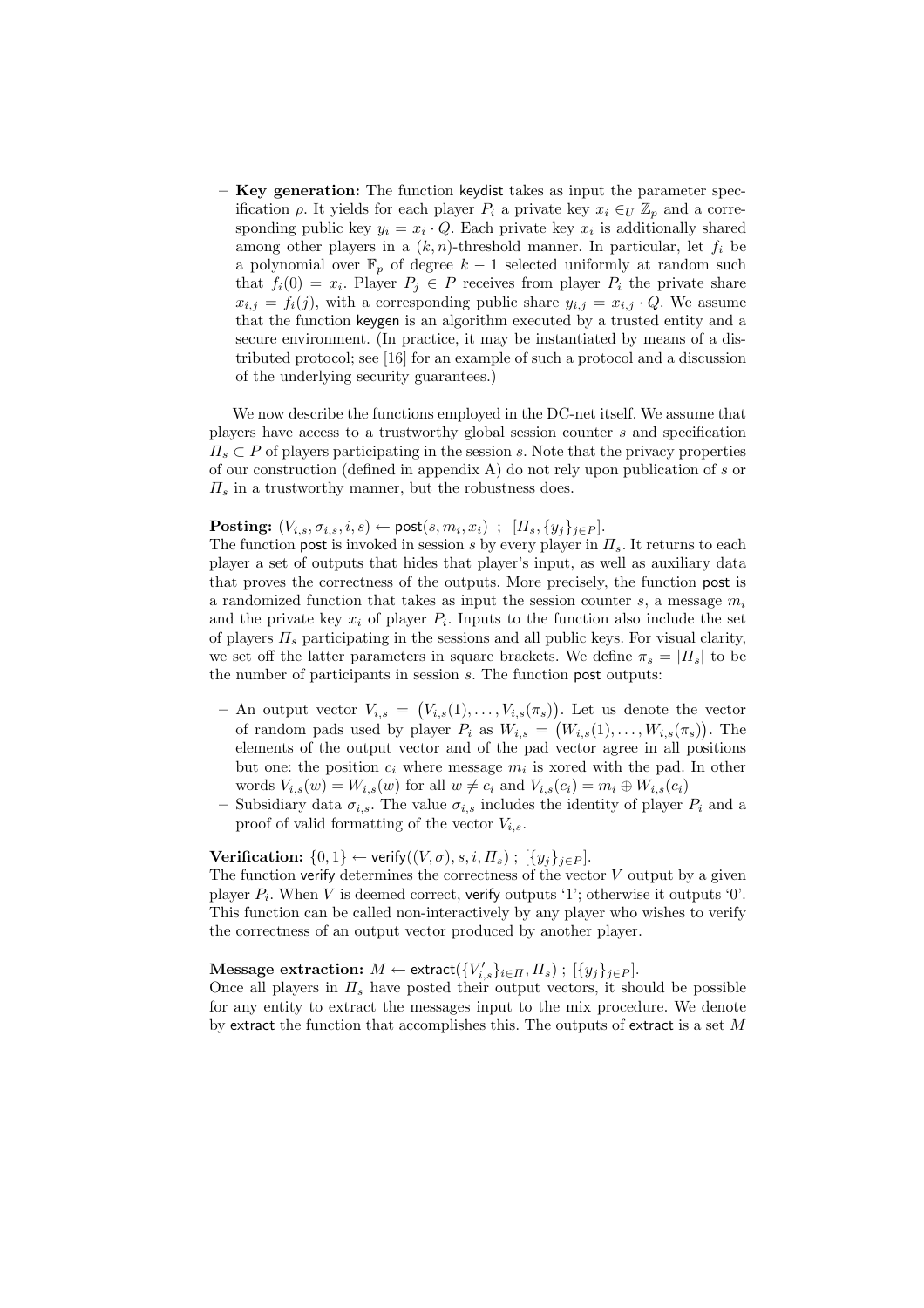of at most  $\pi_s$  distinct messages.

## $\mathbf{Pad}$  reconstruction:  $W_{i,s} \leftarrow \mathsf{reconstruct}(i, \Pi_s, \{x_{i,j}\}_{j \in \Pi_s}).$

If a player  $P_i \in \Pi_s$  fails to produce a correct output vector (or any output at all), a quorum of other players in  $\Pi_s$  can reconstruct that missing output. We denote by reconstruct the function that accomplishes this.

We denote by  $DC = \{paramgen, keydist, post, verify, extract, reconstruct\}$  the complete set of functions constituting a DC-net.

# 4 Short DC-Net Protocol

### 4.1 Intuition and tools

In our first construction, the basic message unit is an algebraic group element. We would like to enable players to prove correct behavior in this setting with overwhelming probability. This combination of features leads to two basic problems:

**Problem 1:** We would like any given player  $P_i$  to be able to compute a partial pad  $k_{i,j}(w)$  with any other player  $P_j$  in a non-interactive way. In fact,  $P_i$  must be able to compute many such partial pads non-interactively, namely one partial pad for every value w. Additionally,  $P_i$  must be able to prove the correctness of any partial pad  $k_{i,j}(w)$  (or more precisely, of any pad, which is composed of partial pads).

The contradiction: Suppose that  $P_i$  computes partial pad  $k_{i,j}(w)$  using a standard D-H protocol employing her own secret key  $x_i$  and the public key  $y_j$  of player  $P_j$ . (I.e.,  $k_{i,j}(w) = y_j^{x_i}$ .) Since this computation is algebraic in form,  $P_i$ can efficiently prove statements in zero knowledge about  $k_{i,j}(w)$ . On the other hand, it is only possible to perform this D-H computation once, and  $P_i$  needs to do so for many different values of w! An alternative possibility is to hash  $y_j^{x_i}$  with w to generate partial pad  $k_{i,j}(w)$ . In this case, though, there is no way to prove that  $k_{i,j}(w)$  was correctly constructed with overwhelming probability without inefficient techniques like cut-and-choose or general secure function evaluation.

The solution: It is in resolving this problem that bilinear mapping comes into play.<sup>3</sup> It is possible to think of a bilinear map as a way of effecting a D-H exchange non-interactively across many different algebraic bases. In particular,  $P_i$  can compute the partial pad  $k_{i,j}(w) = \hat{e}(y_j, x_i Q_w) = \hat{e}(Q, Q_w)^{x_i x_j}$ , where  $Q_w$ 

 $^3$  There are other possible solutions to this problem without use of bilinear maps, e.g., There are other possible solutions to this problem without use of bilinear maps, e.g., changing keydist such that the sum  $\sum_i x_i = 0 \mod q$  becomes a special condition on private keys. This, however, would mean that in practice the protocol could never be efficiently realized by having players generate their own key pairs. Also, this type of solution would not work for the long DC-net construction.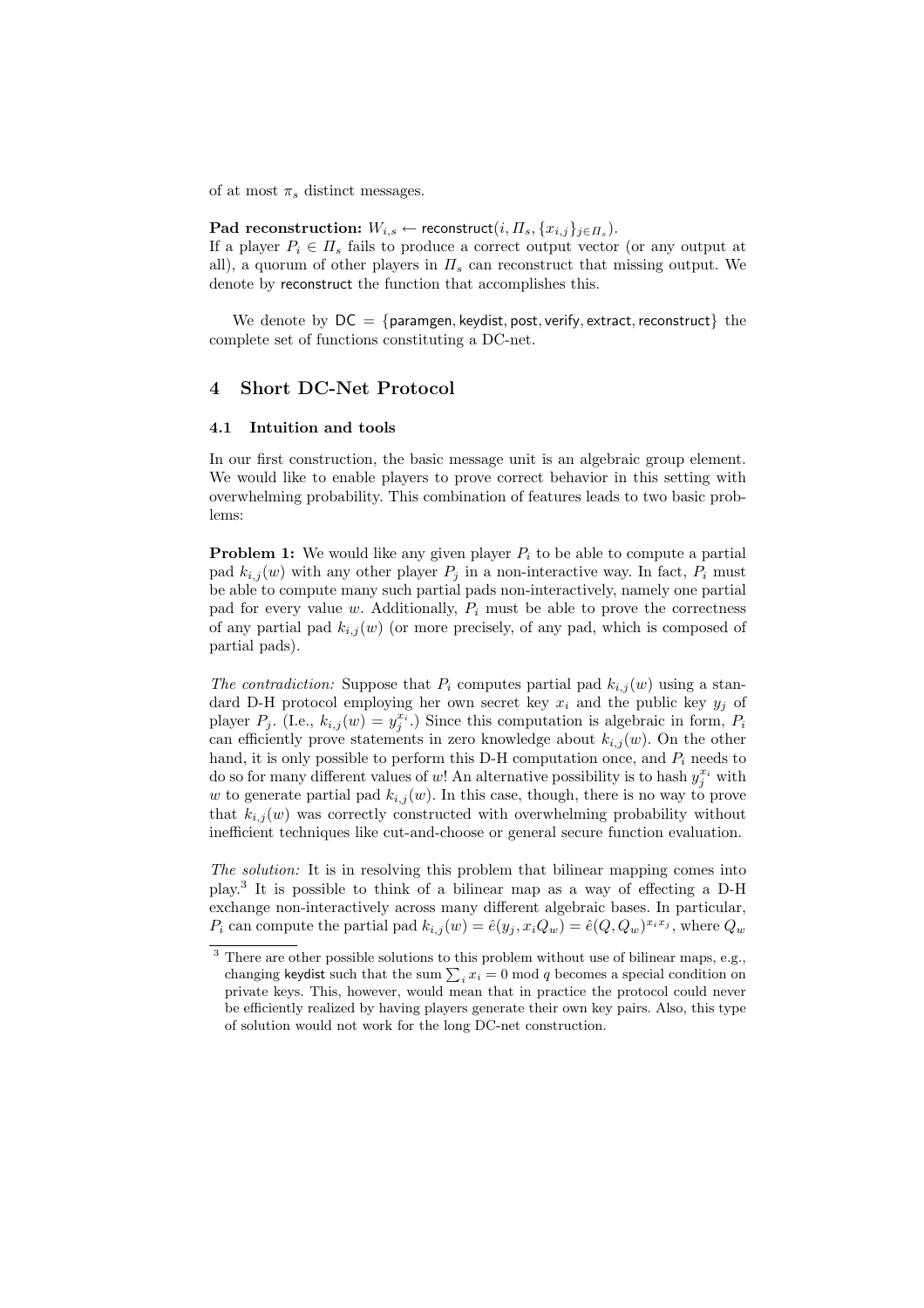is a randomly selected elliptic-curve point specific to w. We may thus think of  $P_i$  as performing a D-H exchange relative to a different algebraic base  $\hat{e}(Q, Q_w)$ for every different value of  $w$ .

**Problem 2:** When a player  $P_i$  publishes a vector V of pads, she must prove its correctness. This means proving that every element of  $V$  is a correct pad – except the one element modified to contain the message  $m_i$  that  $P_i$  wants to publish. The problem here is that  $P_i$  of course does not wish to reveal which element of  $V$  contains the message  $m_i!$ 

The solution: For each pad position w in her published vector, player  $P_i$  commits to a bit  $b_w$ . She lets  $b_w = 0$  if the element in position w represents a correct pad, and  $b_w = 1$  otherwise.  $P_i$  then proves two things:

- 1. For every position w, either the pad is correct OR the bit  $b_w = 1$ .
- 1. For every position w, either the pad is correct OK the bit  $b_w = 1$ .<br>2. The sum  $\sum_w b_w = 1$ , i.e., the vector V contains at most one message.

To prove both of these facts, we use standard techniques for non-interactive proofs regarding statements involving discrete logs. We do so over the groups  $G_1$  and  $G_2$ . As explored in many papers, these techniques permit honest-verifier zero-knowledge proof of knowledge of discrete logs [20], proof of equivalence of discrete logs [12], and first-order logical statements on such statements [9]. The proof protocols may be made non-interactive through use of the Fiat-Shamir heuristic [15]; they may be perfectly simulated with application of the random oracle model to the hash function used to generate challenges. We draw on the notation of Camenisch and Stadler [8] for a unified treatment and formal specification of these proofs in our detailed protocol. (E.g.,  $\text{PoK}\{x : e = g^x \wedge f =$  $h^x$ } means a proof of knowledge that  $\log_g e = \log_h f$ , and is NIZK for our purposes.)

### 4.2 Protocol details

Parameter and key generation. The function paramgen outputs the set of parameters  $\rho = (p, G_1, G_2, \hat{e}, Q)$ . We also assume the existence of a hash functions  $h: \{0,1\}^* \to G_1$  that is publicly known. The function keydist( $\rho$ ) then outputs a secret key  $x_i \in \mathbb{Z}_p$  for each player  $P_i$ . Recall that shares of this secret key are distributed to other players and that all public keys are published.

**Message posting.** The pads  $W_{i,s}(k)$  for player  $P_i$  in session s are computed as follows. We compute the point  $Q_k = h(s||k)$  on  $G_1$  and let

$$
W_{i,s}(k) = \prod_{j \in \Pi_s; j \neq i} \hat{e}(Q_k, y_j)^{\delta_{i,j}x_i},
$$

where  $\delta_{i,j} = 1$  if  $i < j$  and  $\delta_{i,j} = -1$  if  $j < i$ . Player  $P_i$  then chooses at random a value  $c_i \in \Pi_s$  and multiplies the message  $m_i \in G_2$  with pad  $W_{i,s}(c_i) \in G_2$  to produce the output vector  $V_{i,s}$ . We turn now to the computation of the auxiliary verification data  $\sigma_{i,s}$ :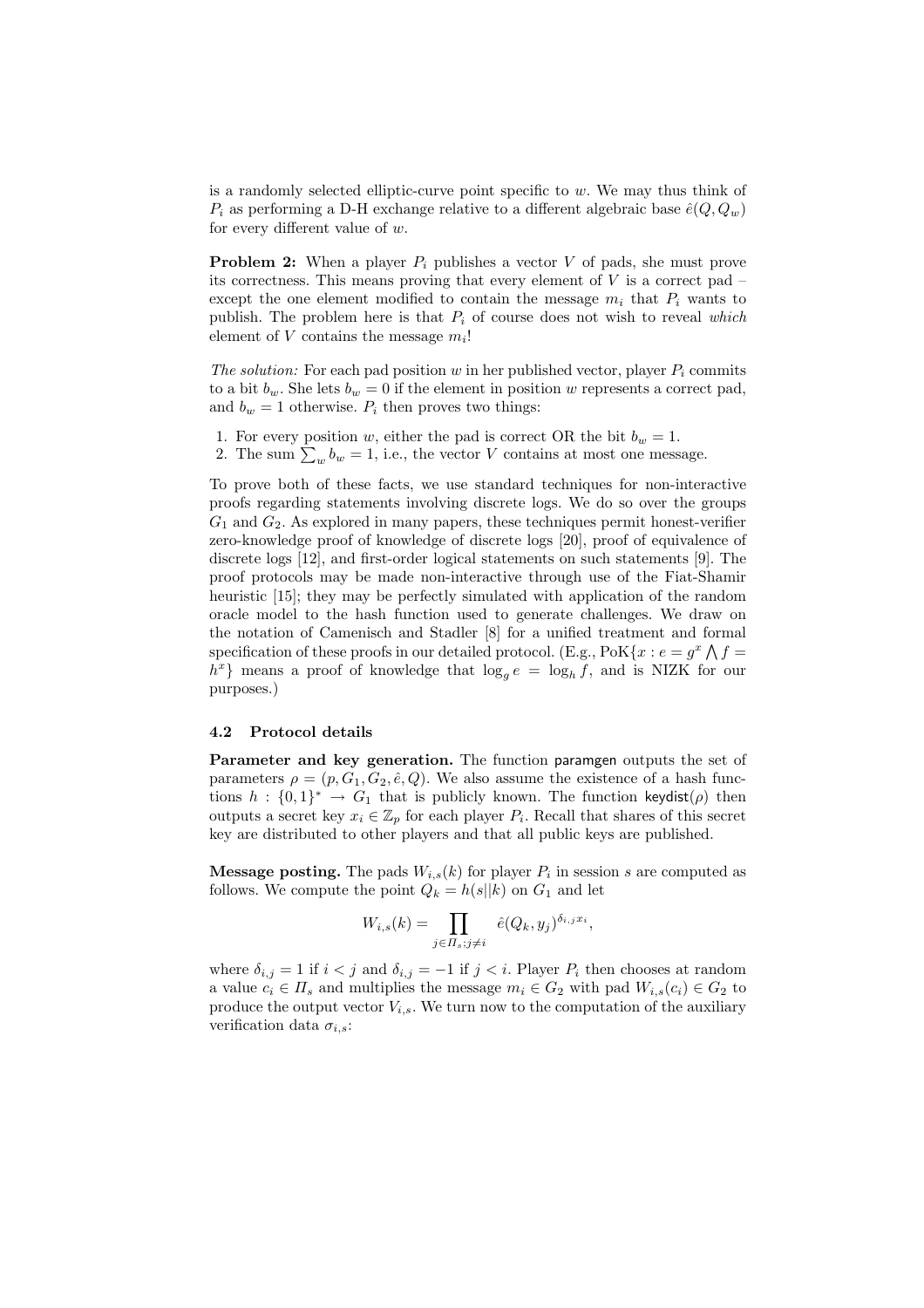- 1. Let g and h be two fixed random generators in a group G of order q for which the discrete logarithm problem is hard. Player  $P_i$  chooses independently at random *n* values  $r_1, \ldots, r_n \in \mathbb{Z}_q$ . For  $1 \leq k \leq n$ , where  $k \neq c_i$ ,  $P_i$  computes  $w_k = h^{r_k}$ .  $P_i$  computes  $w_{c_i} = g h^{r_{c_i}}$ .
- $w_k = n^{k}$ .  $P_i$  computes  $w_{c_i} = gn^{c_i}$ .<br>2. The prover proves knowledge of  $\log_h(g^{-1}\prod_{i=0}^n w_i)$ , i.e.,  $\text{PoK}\{r: \prod_{i=0}^n w_i/g = 1\}$  $h^r$ .
- 3. For  $1 \leq k \leq \pi_s$ ,  $P_i$  proves the following statement:

$$
\left(W_{i,s}(k) = \hat{e}(\prod y_j, Q_k)^{x_i} \text{ and } P_i \text{ knows } \log_h(w_k)\right) \text{ or } \left(P_i \text{ knows } \log_h(w_k/g)\right)
$$
  
i.e.,  $\text{PoK}\{x, r : (W_{i,s}(k) = \hat{e}(\prod y_j, Q_k)^x \wedge w_k = h^r) \vee (w_k/g = h^r)\}.$ 

)}.

The string  $\sigma_{i,s}$  consists of all the values computed in steps 1 and 2 above. Finally, the function post outputs  $(V_{i,s}, \sigma_{i,s}, i, s)$ .

Verification. Anyone can verify non-interactively that the values computed in  $\sigma_{i,s}$  are correct.

**Message extraction.** Given the  $\pi_s$  vectors  $V_{1,s}, \ldots, V_{\pi_s,s}$  published by the players in  $\Pi_s$ , anyone can non-interactively compute  $r_k = \prod_{i \in \Pi_s} V_{i,s}(k)$  for players in  $H_s$ , anyone can non-interactively compute  $r_k = \prod_{i \in \Pi_s} V_{i,s}(k)$  for  $k \in \Pi_s$ . Recall that the definition of the pads is such that  $\prod_{i \in \Pi_s} W_{i,s}(k) = 1$ . We need now to introduce a notation for the subset of players who chose to publish their message in position k for a given k. For  $k \in \Pi_s$ , we denote  $c^{-1}(k) = \{i \in \Pi_s \mid c_i = k\}.$  Note that the subset  $c^{-1}(k)$  could be empty, or contain a single or multiple players. Now it is clear that in every position  $k$  for which  $c^{-1}(k)$  is a singleton  $\{i\}$ , we have  $r_j = m_i$ . All other messages  $m_i$  for which  $c^{-1}(c_i)$  is not a singleton are unrecoverable in the output. The output of the function extract is the set of messages  $m_i$  which are recovered in the output.

**Pad reconstruction.** If a subset of players  $P \subseteq \Pi_s$  fail to publish their output vector, the remaining players can reconstruct the pads of missing players, and compute the output of the DC-net, as follows. Each player  $P_i$  for  $i \notin \mathcal{P}$  publishes  $x_{j,i} \cdot Q_k$  for all  $j \in \mathcal{P}$ . Anyone can verify the correctness of these values by checking that  $\hat{e}(Q, x_{i,i}Q_k) = \hat{e}(y_{i,i}, Q_k)$ . Furthermore, these values enable any player to recompute the pads of missing player  $P_j$  since  $\hat{e}(Q_k, y_i)^{x_j}$  can be derived from the values  $\hat{e}(x_{i,i}Q_k, y_i)$  by polynomial interpolation.

# 5 Long DC-Net Protocol

#### 5.1 Intuition and tools

In order to obtain a "stretched" pad of the desired length in our long DC-net, it is necessary to apply a PRNG to a secret seed  $K$ , i.e., to use symmetric-key techniques. In consequence, proofs based on the algebraic structure of pads are no longer possible, and there are no efficient techniques for effecting proofs with overwhelming probability. Our use of symmetric-key techniques thus engenders two basic problems: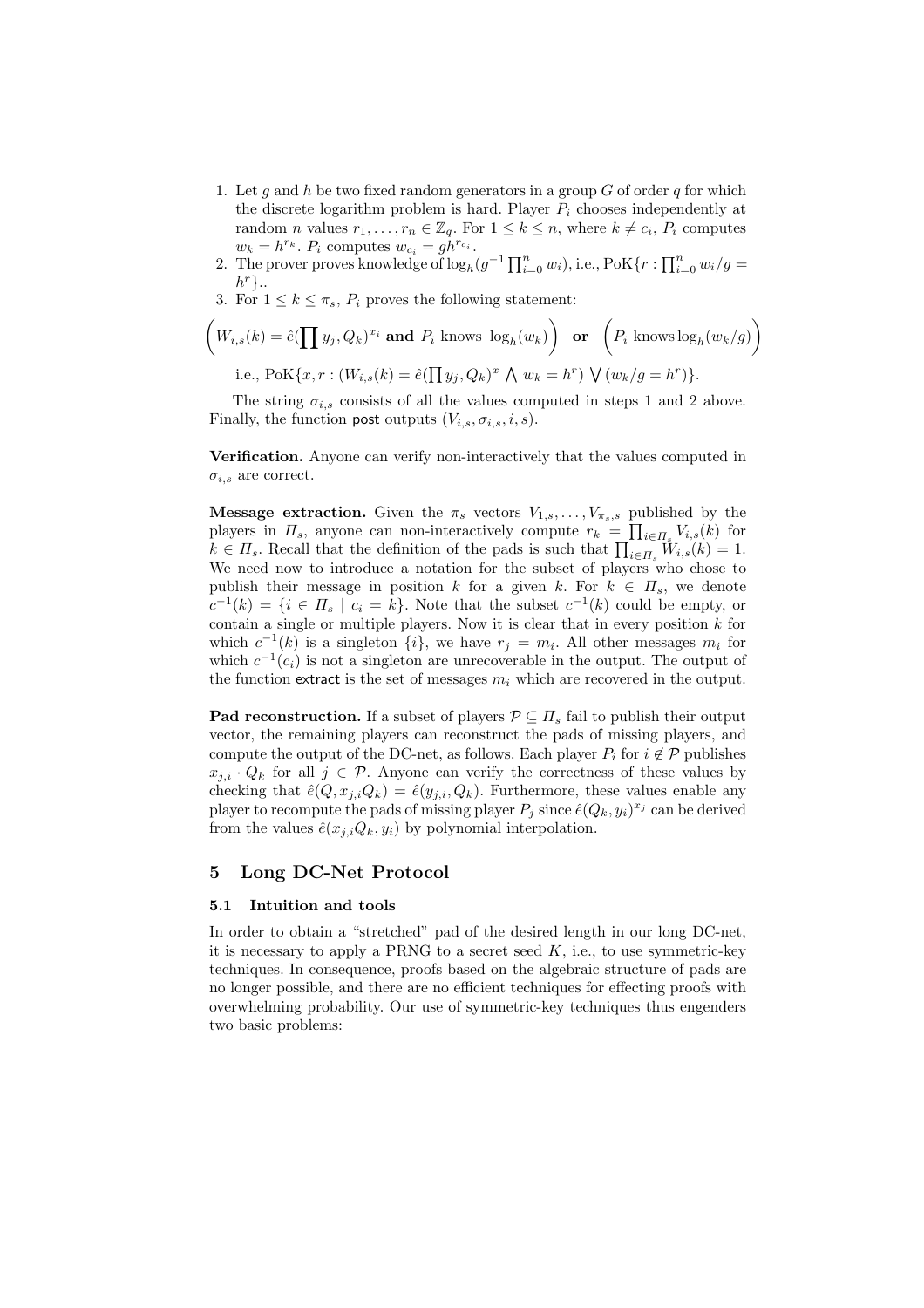Problem 1: We face the same basic problem as in the short DC-net: It is necessary to prove correct construction of vectors without revealing where the messages are positioned. But the use of symmetric-key primitives means that we cannot benefit from the same NIZK proof techniques as in the short DC-net.

The solution: We resolve this problem by employing proof techniques that detect cheating players with high, but not overwhelming probability. In particular, we use a technique very similar to that of "randomized partial checking" [18] for mixnets. The idea is for a player  $P_i$  to prove correctness of her published vector V by generating a random challenge  $R$  non-interactively. This challenge  $R$  specifies a subset of half of the elements in the vector  $V$ .  $P_i$  reveals the underlying seeds for these as part of her proof. These seeds are derived essentially just like pads in the short DC-net. Thus, it is possible to provide a simple proof of correctness that may be non-interactively verified by other players.

One problem, of course, is that if  $P_i$  transmits a message  $m_i$ , then with probability  $1/2$ , the challenge R will lead to opening of the seed for the position containing that message. This problem may be resolved quite simply:  $P_i$  chooses challenges until she finds one that does not lead to opening of the seed for the message position. Some tens of attempts will permit this with overwhelming probability.

Since only half of the seeds are revealed, some number of invalid pads can escape detection. In particular, for a given challenge, any seed will be revealed with probability  $1/2$ . Hence, given u invalid pads, an adversary must perform work roughly  $2^u$  to compute a challenge R that does not reveal cheating. In practice, therefore, we would expect an adversarial player to be unable to insert more than, say, 80 invalid pads into a vector. Thus such a player can "jam" only a limited number of slots. Assuming large enough vectors and adversarial control of a small enough set of players, the throughput for the DC-net remains fairly high.

Thus, our proof protocol is as follows. Let h be a hash function from  $\{0,1\}^*$ to  $\mathbb{Z}_n$  (modelled in our proof as a random oracle).

- 1. The player chooses a random seed r and computes  $h(V||r||1), h(V||r||2), \ldots$ until all these values form a subset  $S \subset \{1, \ldots, n\}$  of size  $|S| = n/2$ . Note that  $i \neq j$  does not imply  $h(V||r||i) \neq h(V||r||j)$  so that more than  $n/2$ computations may be required to obtain the set S.
- 2. If  $i_0 \in S$ , the set S is discarded. The prover returns to step 1 and chooses a new random seed. Step 1 is successful on average after 2 tries.
- 3. Otherwise, the protocol outputs the random seed  $r$  and the set  $S$ . For all  $j \in S$ , the protocol also outputs the secret key  $k_i$ .
- 4. The verifier verifies that the set  $S$  is correctly computed from randomness r. For all  $j \in S$ , the verifier uses the key  $k_j$  to verify the correctness of  $V_j$ .

Problem 2: Since the seeds used to compute pads in our long DC-net assume the same form as those in the short DC-net, the reconstruction procedure is very similar. The only difference in the process is that once a seed is recovered, the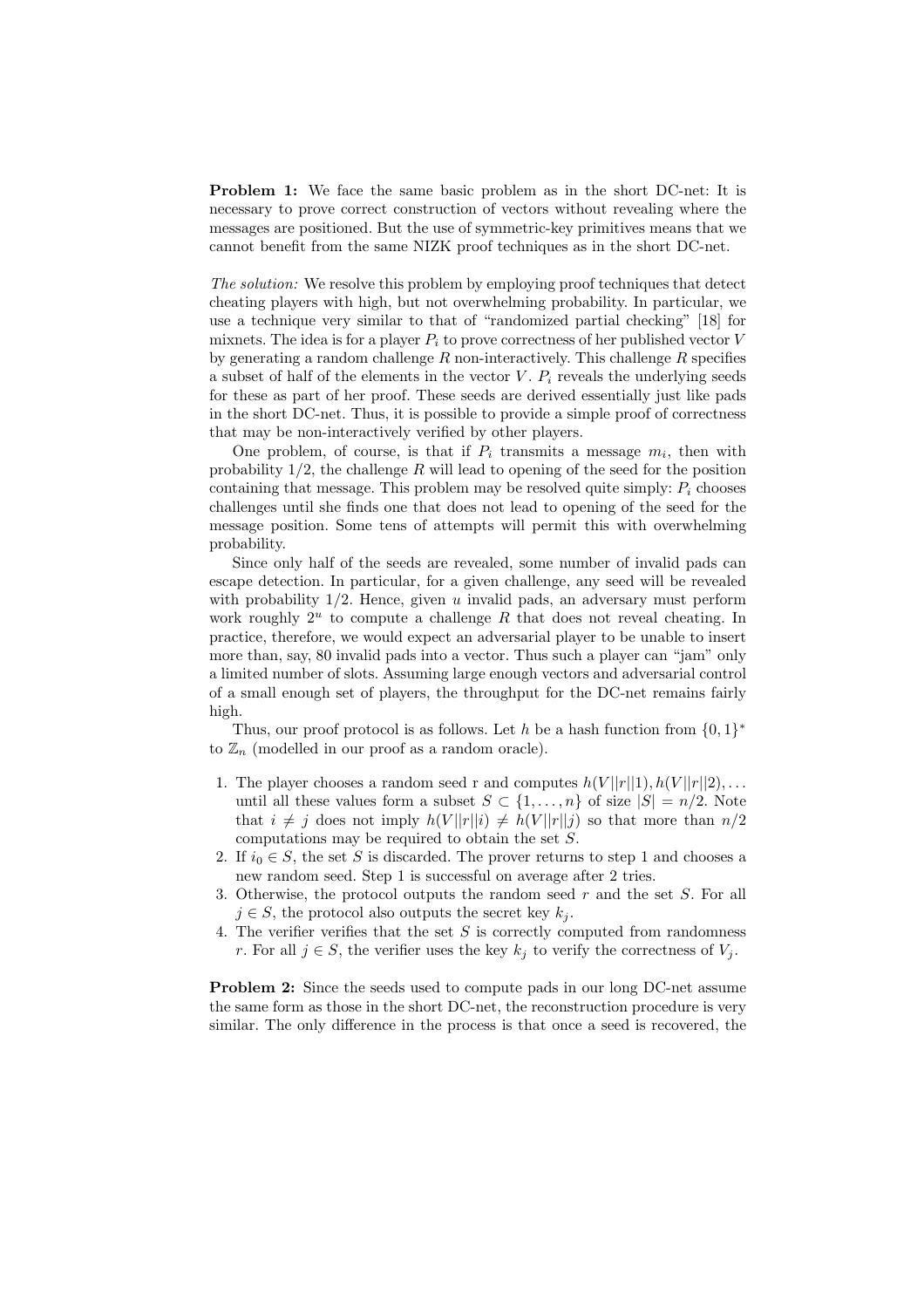PRNG must be applied to obtain the corresponding pad. What we highlight, however, is that our use of bilinear maps is solving a fundamental problem in the long DC-net construction.

In the short DC-net, honest players could, in principle, make do without using bilinear maps. Indeed, they can reconstruct a pad in a verifiable way without revealing any long term secrets, by exploiting the algebraic structure of pads. (As explained in the footnote above, it is possible in principle to have, for example, explained in the loothote above, it is possible in principle to have, for example, secret keys  $\{x_i\}$  that cancel, i.e., such that  $\sum_i x_i = 0 \text{ mod } q$ , thereby engendering pads that "cancel." Note that this results in a very cumbersome key setup.) In the case of long DC-nets, however, there is no good way to do this. Briefly stated, the application of the PRNG eliminates algebraic structure on the pads.

The only way, therefore, to achieve "cancellation" of pads in a long DC-net, is for pairs of players to share secrets. But as already noted, in a standard setup without bilinear maps, it is possible for a pair of players  $(P_i, P_j)$  to establish a shared secret S non-interactively only once through application of D-H to their public keys. This secret  $S$  can be used to generate new secrets for multiple sessions through application of symmetric-key primitives, e.g., secrets may be generated as  $h(S, 1), h(S, 2), \ldots$  But without expensive general techniques, there is no way to reconstruct a given secret  $h(S, w)$  without revealing S itself and consequently compromising all shared secrets between  $P_i$  and  $P_j$ .

The solution: This is where bilinear maps are helpful. As explained above, the intuition is that for a single pair of public keys, a bilinear map may be thought of as permitting non-interactive D-H key establishment across many different algebraic bases. Thus, each seed may be reconstructed individually by honest players holding shares of the private keys of  $P_i$  and  $P_j$ . Under the (Bilinear) Diffie-Hellman assumption, this may be accomplished without compromising the privacy of other seeds. (In algebraic terms, one seed might assume the form  $S_1 = g_1^{x_i x_j}$ , while another assumes the form  $S_2 = g_2^{x_i x_j}$ . Provided that  $g_1$  and  $g_2$  are random, knowledge of  $S_1$  does not permit computation of  $S_2$ .)

#### 5.2 Protocol details

In this section, we define our long DC-net protocol and highlight the differences with the short DC-net. The main differences between the long and short schemes lie in the definition of the auxiliary data  $\sigma_{i,s}$  and the verification algorithm.

Parameter and key generation. This step is nearly identical to the short protocol. The function paramgen outputs parameters  $\rho = (p, G_1, G_2, \hat{e}, Q)$ . As in the short protocol, we use a hash functions  $h: \{0,1\}^* \to G_1$ . We also assume the existence of a publicly known pseudo-random number generator  $f: G_2 \to \{0,1\}^l$ , where  $l$  is the length in bits of messages processed by the long DC-net. (For the purposes of our proofs, we model this as a random oracle.) The function  $keydist(\rho)$  distributes keys to all players.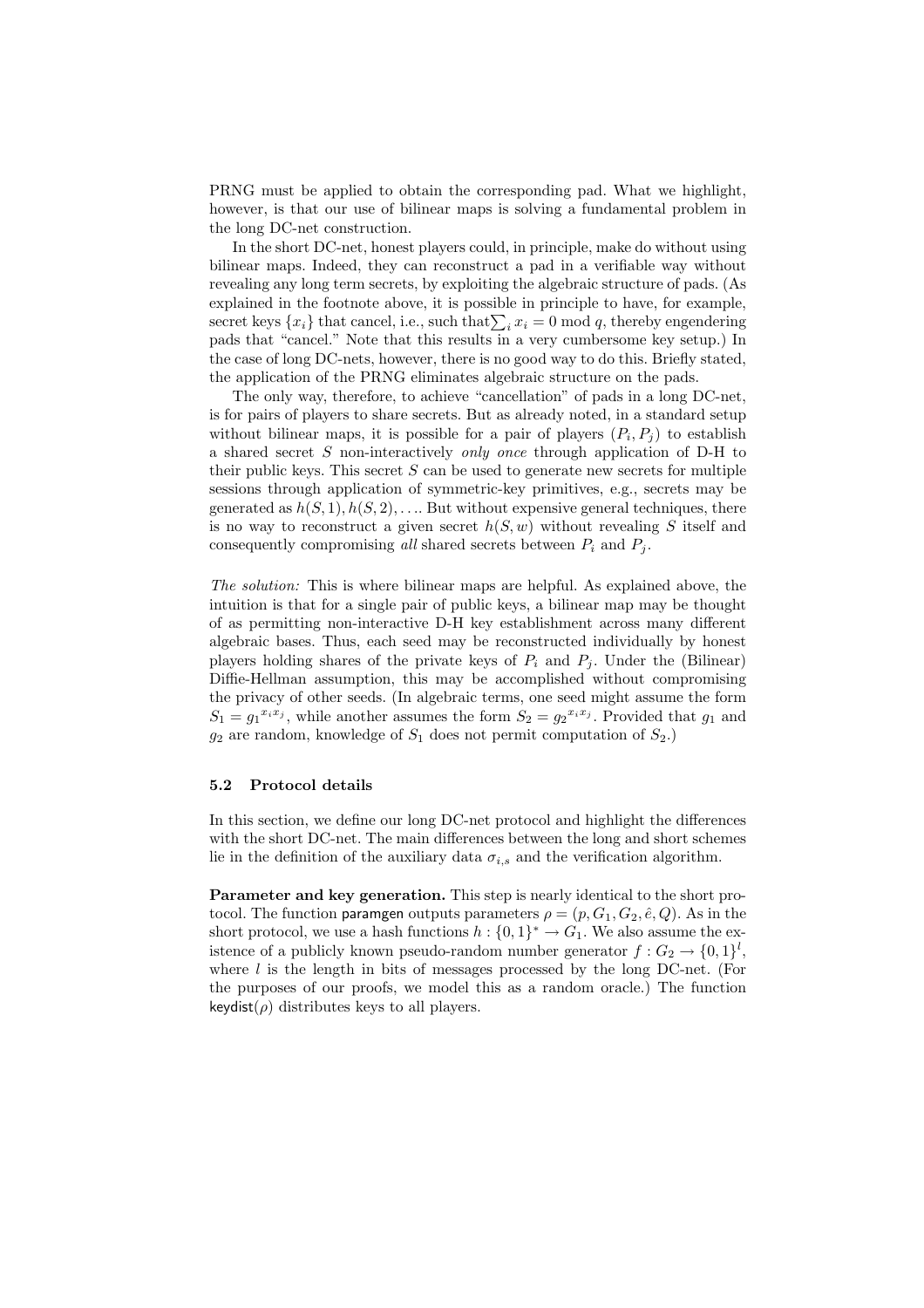**Message posting.** Recall that we define the point  $Q_k = h(s||k)$  on  $G_1$ . The pads  $W_{i,s}(k)$  for player  $P_i$  in session s are computed as follows:

$$
W_{i,s}(k) = \bigoplus_{j \in \Pi_s; j \neq i} f(\hat{e}(Q_k, y_j)^{x_i})
$$

Recall that player  $P_i$  then chooses at random a value  $c_i \in \Pi_s$  and XORs the message  $m_i$  with pad  $W_{i,s}(c_i)$  to produce the output vector  $V_{i,s}$ . We turn now to the computation of the auxiliary verification data  $\sigma_{i,s}$ :

- 1. Recall that the number of participants in session s is denoted  $\pi_s$ . Let  $\varphi$  be a hash function from  $\{0,1\}^*$  to  $\mathbb{Z}_{\pi_s}$ . Using  $\varphi$  and a random value r, the player  $P_i$  computes a subset  $S \subset \{1, \ldots, \pi_s\}$  of size  $\pi_s/2$  such that  $c_i \notin S$ .
- 2. For all  $j \in S$ ,  $P_i$  proves that the value  $V_{i,s}(j)$  is computed correctly by revealing  $x_iQ_j$ .

The string  $\sigma_{i,s}$  consists of the values computed in steps 1 and 2 above. Finally, the function post outputs  $(V_{i,s}, \sigma_{i,s}, i, s)$ .

Verification. Anyone can verify non-interactively that the values computed in  $\sigma_{i,s}$  are correct.

**Message extraction.** Given the  $\pi_s$  vectors  $V_{1,s}, \ldots, V_{\pi_s,s}$  published by the players in  $\Pi_s$ , anyone can non-interactively compute  $r_k = \bigoplus_{i \in \Pi_s} V_{i,s}(k)$  for  $k \in \Pi_s$ . Recall that the definition of the pads is such that  $\bigoplus_{i\in I}W_{i,s}(k)=0$ . Using the same notations as in the short protocol, it is clear that  $r_k = \bigoplus_{i \in c^{-1}(k)} m_i$ . In other words, in every position k for which  $c^{-1}(k)$  is a singleton  $\{i\}$ , we have  $r_j = m_i$ . All other messages  $m_i$  for which  $c^{-1}(c_i)$  is not a singleton are unrecoverable in the output. The output of the function extract is the set of messages  $m_i$  which are recovered in the output.

**Pad reconstruction.** If a subset of players  $\mathcal{P} \subseteq \Pi_s$  fail to publish their output vector, the remaining players can reconstruct the pads of missing players, and compute the output of the DC-net, as follows. Each player  $P_i$  for  $i \notin \mathcal{P}$  publishes  $x_{j,i} \cdot Q_k$  for all  $j \in \mathcal{P}$ . Anyone can verify the correctness of these values by checking that  $\hat{e}(Q, x_{j,i}Q_k) = \hat{e}(y_{j,i}, Q_k)$ . Furthermore, these values enable any player to recompute the seeds of missing player  $P_j$  since the value  $\hat{e}(Q_k, y_i)^{x_j}$ can be computed from the values  $\hat{e}(x_{j,i}Q_k, y_i)$  by polynomial interpolation. The pads themselves may then be computed through application of f.

# 6 Conclusion

We have proposed two new DC-net constructions. Unlike previous DC-net proposals, our constructions allow for efficient detection and identification of cheating players with high probability. When cheating is detected, a single additional broadcast round enables full fault recovery. Our DC-net protocols are thus resilient to the jamming attacks that negated the simplicity and non-interactivity of earlier DC-net proposals.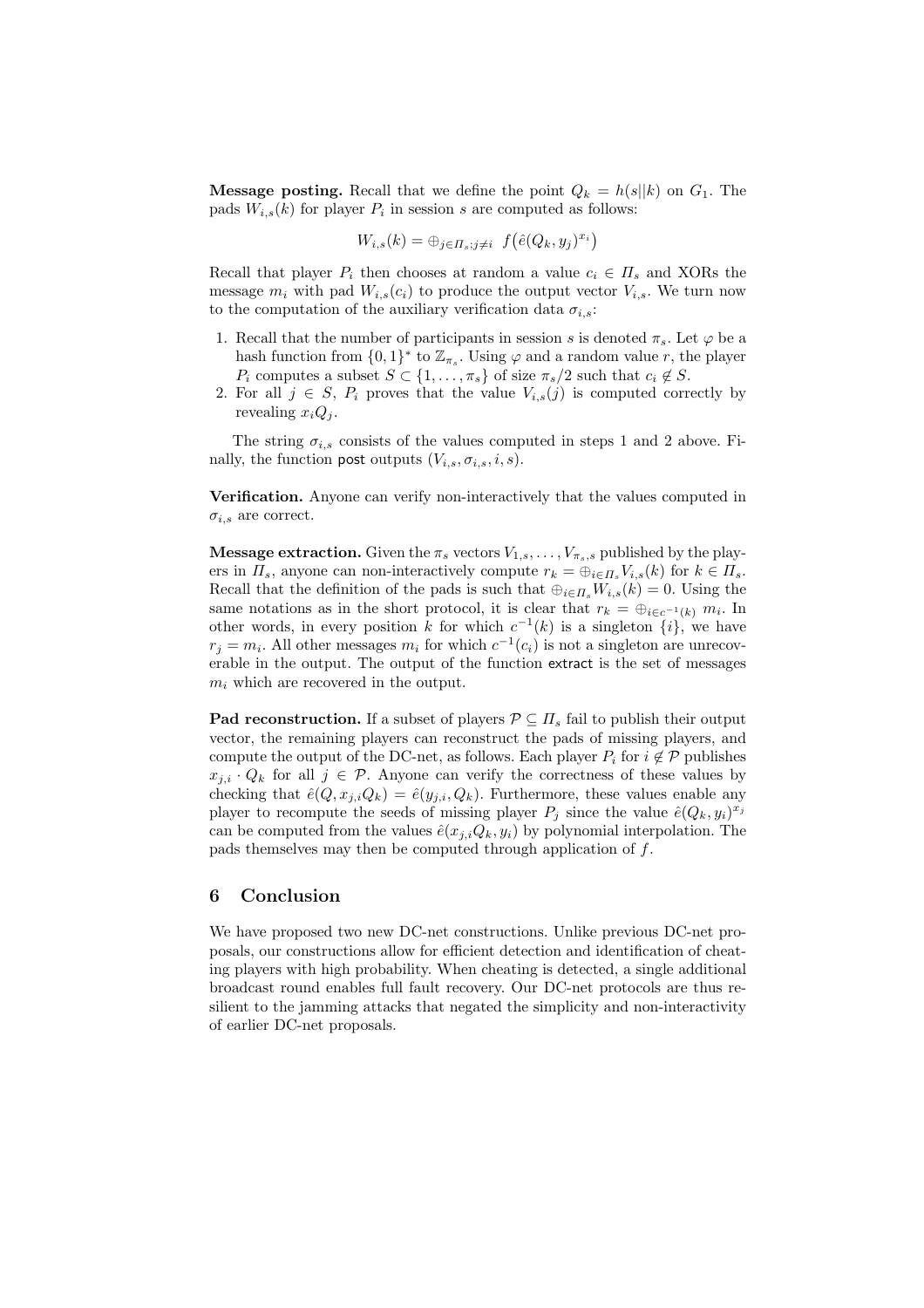In the appendix, we define a formal model in which we prove the privacy and correctness of our constructions. We observe that our comparatively simple definitions and proofs are made possible by the non-interactivity of DC-nets.

# References

- 1. L. von Ahn, A. Bortz and N. J. Hopper. k-anonymous message transmission. In Proc. of ACM CCS '03, pp. 122-130. ACM Press, 2003.
- 2. J. Bos and B. den Boer. Detection of disrupters in the DC protocol. In Proc. of Eurocrypt '89, pp. 320-327. LNCS 434.
- 3. P. Boucher, A. Shostack, and I. Goldberg. Freedom Systems 2.0 architecture. Zero Knowledge Systems, Inc. White Paper, December 2000. Available at http://freehaven.net/anonbib/
- 4. M. Bellare and P. Rogaway. Random oracles are practical: a paradigm for designing efficient protocols. In Proc. of ACM CCS '93, pp. 62-73. ACM Press, 1993.
- 5. D. Boneh and M. Franklin. Identity based encryption from the Weil pairing. In SIAM J. of Computing, 32(3), pp. 586-615, 2003.
- 6. R. Canetti, S. Halevi, and J. Katz. A forward-secure public-key encryption scheme. In Proc. of Eurocrypt '03, pp. 255-271. LNCS 2656.
- 7. C. Cachin, K. Kursawe, F. Petzold, and V. Shoup. Secure and efficient asynchronous broadcast protocols. In Proc. of Crypto '01, pp. 524-541. LNCS 2139.
- 8. J. Camenisch and M. Stadler. Efficient group signature schemes for large groups. In Proc. of Crypto '97, pp. 410-424. LNCS 740.
- 9. R. Cramer, I. Damgaard, and B. Schoenmakers. Proofs of partial knowledge and simplified design of witness hiding protocols. In Proc. of Crypto '94, pp. 174-187. LNCS 839.
- 10. D. Chaum. Untraceable electronic mail, return addresses, and digital pseudonyms. In Communications of the ACM, 24(2), pp. 84-88, 1981.
- 11. D. Chaum. The dining cryptographers problem: unconditional sender and recipient untraceability. In Journal of Cryptology, 1(1), pp. 65-75, 1988.
- 12. D. Chaum and H. van Antwerpen. Undeniable signatures. In Proc. of Crypto '89, pp. 212-216. LNCS 435.
- 13. G. Danezis, R. Dingledine and N. Mathewson. Mixminion: design of a type III anonymous remailer protocol. In IEEE Symposium on Security and Privacy 2003, pp. 2-15.
- 14. R. Dingledine. Anonymity bibliography. Available on the web at http://freehaven.net/anonbib/
- 15. A. Fiat and A. Shamir. How to prove yourself: practical solutions to identification and signature problems. In Proc. of Crypto '86, pp. 186-194. LNCS 263.
- 16. R. Gennaro, S. Jarecki, H. Krawczyk and T. Rabin. Secure distributed key generation for discrete-log based cryptosystems. In Proc. of Eurocrypt '99, pp. 295-310. LNCS 1592.
- 17. D. Goldschlag, M. Reed and P. Syverson. Onion routing. In Communications of the ACM, 42(2), pp. 39-41. 1999.
- 18. M. Jakobsson, A. Juels and R. Rivest. Making mix nets robust for electronic voting by randomized partial checking. In Proc of USENIX'02.
- 19. M. Reiter and A. Rubin. Anonymous web transactions with Crowds. In Communications of the ACM, 42(2), pp. 32-38. 1999.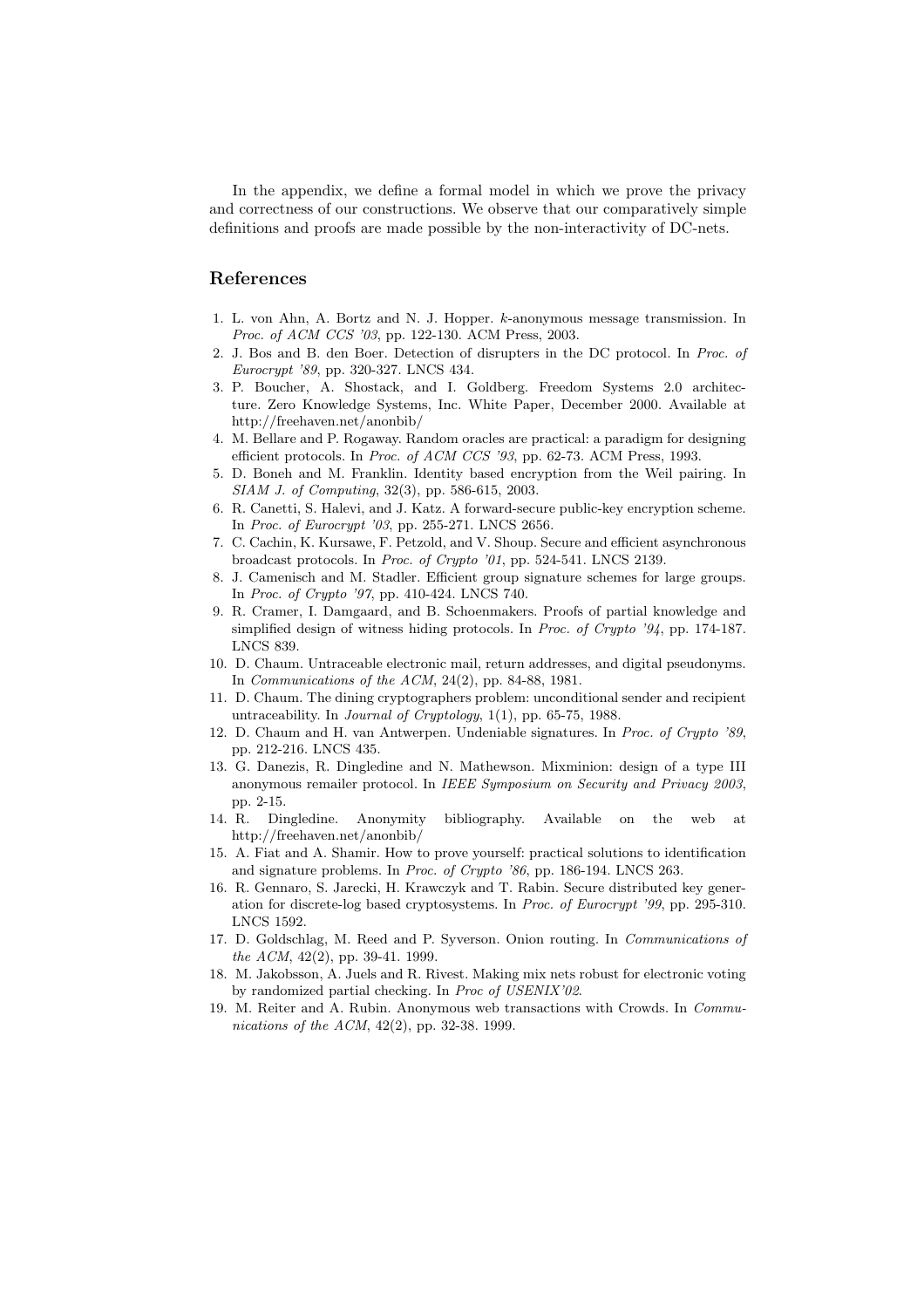- 20. C. Schnorr. Efficient signature generation by smart cards. In Journal of Cryptology, 4(3), pp. 161-174. 1991.
- 21. M. Waidner and B. Pfitzmann. The Dining Cryptographers in the disco: unconditional sender and recipient untraceability with computationally secure serviceability. In Proc. of Eurocrypt '89, p. 690. LNCS 434.
- 22. M. Waidner. Unconditional sender and recipient untraceability in spite of active attacks. In Proc. of Eurocrypt'89, pp. 302-319. LNCS 434.

## A Security Definitions

### A.1 Privacy

We consider a static adversary A capable of actively corrupting a set  $P_A$  of fewer than  $n/2$  players in P. We regard a mix network DC as private if A is unable to determine the origin of any message input by an honest player with probability significantly better than a random guess. We capture this concept by way of an experiment in which A selects just two honest players  $p_0$  and  $p_1$  as targets. The adversary may also choose a pair of plaintexts  $(m_0, m_1)$  to serve as inputs for these two target players. The plaintexts are randomly assigned to  $p_0$  and  $p_1$ ; the task of  $A$  is to guess this assignment.

We let  $\tilde{\text{post}}_i(\cdot, \cdot, \cdot)$  denote an oracle that posts a message on behalf of player  $P_i$ . The adversary may specify s, m and  $\Pi_s$ . The oracle is assumed to have access to the private keys of  $P_i$ . The adversary may not invoke a given oracle twice on the same session identifier s. (In a real-world protocol, this restriction is easily enforced through use of a local counter.)

The oracle  $\tilde{\text{post}}_i(\cdot, \cdot, \cdot)$  also produces auxiliary data  $\sigma_{i,s}$ . A small difficulty arises in the long protocol, where  $\sigma_{i,s}$  reveals half the pads of player  $P_i$ . If the pads of all honest players are revealed in the positions where  $p_0$  and  $p_1$  posted  $m_0$  and  $m_1$ , then A can trivially determine which player posted which message. This happens with low probability if the number of honest players is large. In our privacy experiment, we assume that the auxiliary data does not reveal the pads used by  $p_0$  and  $p_1$  in the positions where they posted  $m_0$  and  $m_1$ .

The oracle  $\widetilde{\text{post}}^*(\cdot,\cdot,\cdot,\cdot)$  is a special oracle call that causes the two targeted players to post the chosen messages  $(m_0, m_1)$ . In particular, this oracle call is equivalent to two successive oracle calls:  $\overline{\text{post}}_{p_0}(m_b, s, \overline{H}_s, \cdot)$  and  $\tilde{\text{post}}_{p_1}(m_{1-b}, s, \Pi_s, \cdot), \text{ where } p_0, p_1 \in \Pi_s.$ 

We let reconstruct<sub>i</sub> $(\cdot, \cdot)$  denote an oracle that returns the reconstructed pad of player  $P_i$ . The adversary may specify the session s and  $\Pi_s$ . The oracle is assumed to have access to the private key held by  $P_i$ . The oracle reconstruct, may be called by  $A$  at any point during the experiment, with the following restriction:  $A$  may not call reconstruct<sub>p<sub>0</sub></sub> or reconstruct<sub>p<sub>1</sub></sub> for the session s in which A chose to call the special oracle  $\overline{\text{post}}^*$ . This restriction is natural: it simply states that A is not allowed to ask for the pads of players  $p_0$  and  $p_1$  in the session in which it must guess the assignment of messages  $m_0, m_1$  to  $p_0, p_1$ .

We let  $\in_{\mathcal{U}}$  denote uniform, random selection from a set. Security parameters are left implicit.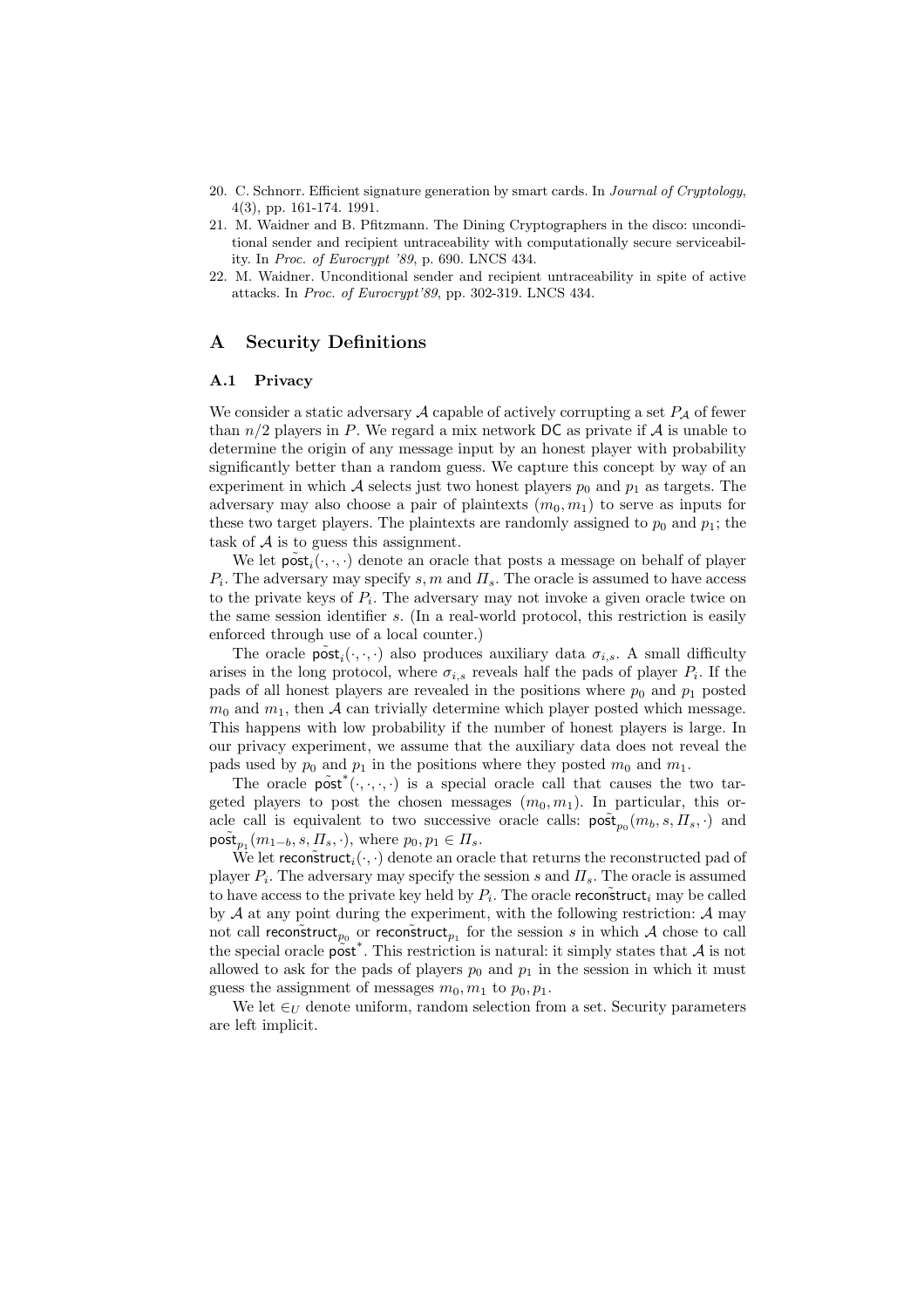Experiment  $\mathbf{Exp}^{priv}_{\mathcal{A}}(\mathsf{DC}); [k, n, l]$ paramgen $(l)$ ; keydist;  $P_{\mathcal{A}} \leftarrow \mathcal{A}(\{PK_i\});$  $(m_0, m_1, p_0, p_1) \leftarrow \mathcal{A}^{\{\tilde{\text{post}}_i(\cdot, \cdot, \cdot, \cdot)\}_{i \in P - P_{\mathcal{A}}}, \text{recon\~text{struct}_i(\cdot, \cdot)\}}$  $b \in_U \{0, 1\};$  $b' \leftarrow \mathcal{\hat{A}}^{\{\mathsf{post}_i^{\prime}(\cdot,\cdot,\cdot,\cdot)\}_{i \in P-P_\mathcal{A}}, \mathsf{recon}\~\mathrm{struct}_i(\cdot,\cdot), \mathsf{post}^{\ast}(\cdot,\cdot,\cdot,\cdot)},$ if  $b' = b$  output '1' else output '0';

We define the advantage of  $A$  in this experiment as

$$
\mathbf{Adv}_{\mathcal{A}}^{priv}(\mathsf{DC});[k,n,l]=\mathsf{pr}[\mathbf{Exp}_{\mathcal{A}}^{priv}(\mathsf{DC});[k,n,l]=`1']-1/2\;.
$$

We say that our scheme is private if this advantage is negligible for all adversaries  $\mathcal A$  with polynomial running time (where the quantities are defined asymptotically with respect to  $l$  in the usual manner). The following propositions show that our short and long DC-nets are private. (The proofs are in appendix B.)

**Proposition 1.** The short DC-net protocol of section  $\lambda$  is private if the Decisional Bilinear Diffie-Hellman (DBDH) problem is hard in the group  $G_1$ .

**Proposition 2.** The long DC-net protocol of section 5 is private if the Bilinear  $Diffie-Hellman (BDH) problem is hard in the group  $G_1$ .$ 

Remark: the non-interactivity of the mix network DC makes possible this relatively simple definition of privacy. In a mix network involving interaction among players, an adversary can change the behavior of honest players by inducing errors or failures in the outputs of corrupted players. The resulting broad scope of adversarial behavior induces considerably more complex privacy definitions.

### A.2 Correctness

We define correctness in terms of the ability of a corrupted player  $P_i$  to post a vector  $V$  that has an invalid format, but is accepted by the function verify. Invalid formatting may mean that  $V$  includes incorrectly computed pads or, alternatively, that V contains an inadmissibly large number of messages. More formally, we deem a vector  $V$  as correct if it constitutes a valid output of post for the private key of the correct player. (Other definitions are possible.) We use the triangular brackets ' $\langle \rangle$ ' to denote the set of possible function outputs.

Experiment  $\mathbf{Exp}_{\mathcal{A}}^{corr}(\mathsf{DC}); [k, n, l]$ paramgen $(l)$ ; keydist;  $P_{\mathcal{A}} \leftarrow \mathcal{A}(\{PK_i\}); ((V, \sigma, i, s), \Pi_s) \leftarrow \mathcal{A};$ if  $(V, \sigma, i, s) \notin \langle \text{post}(s, m, x_i); [\tilde{\Pi}_s, \{y_j\}_{j \in P}] \rangle$  for any m and verify $((V, \sigma), s, i, \Pi_s); [\{y_j\}_{j \in P}] = '1'$  then output '1'; else output '0';

We define the advantage of A in this experiment as  $\mathbf{Adv}_{\mathcal{A}}^{priv}(\mathsf{DC}); [k, n, l] =$  $pr[Exp_{\mathcal{A}}^{corr}(DC); [k, n, l] = '1$ ']. We regard our scheme as providing correctness if for all adversaries  $A$  with polynomial running time, this advantage is negligible.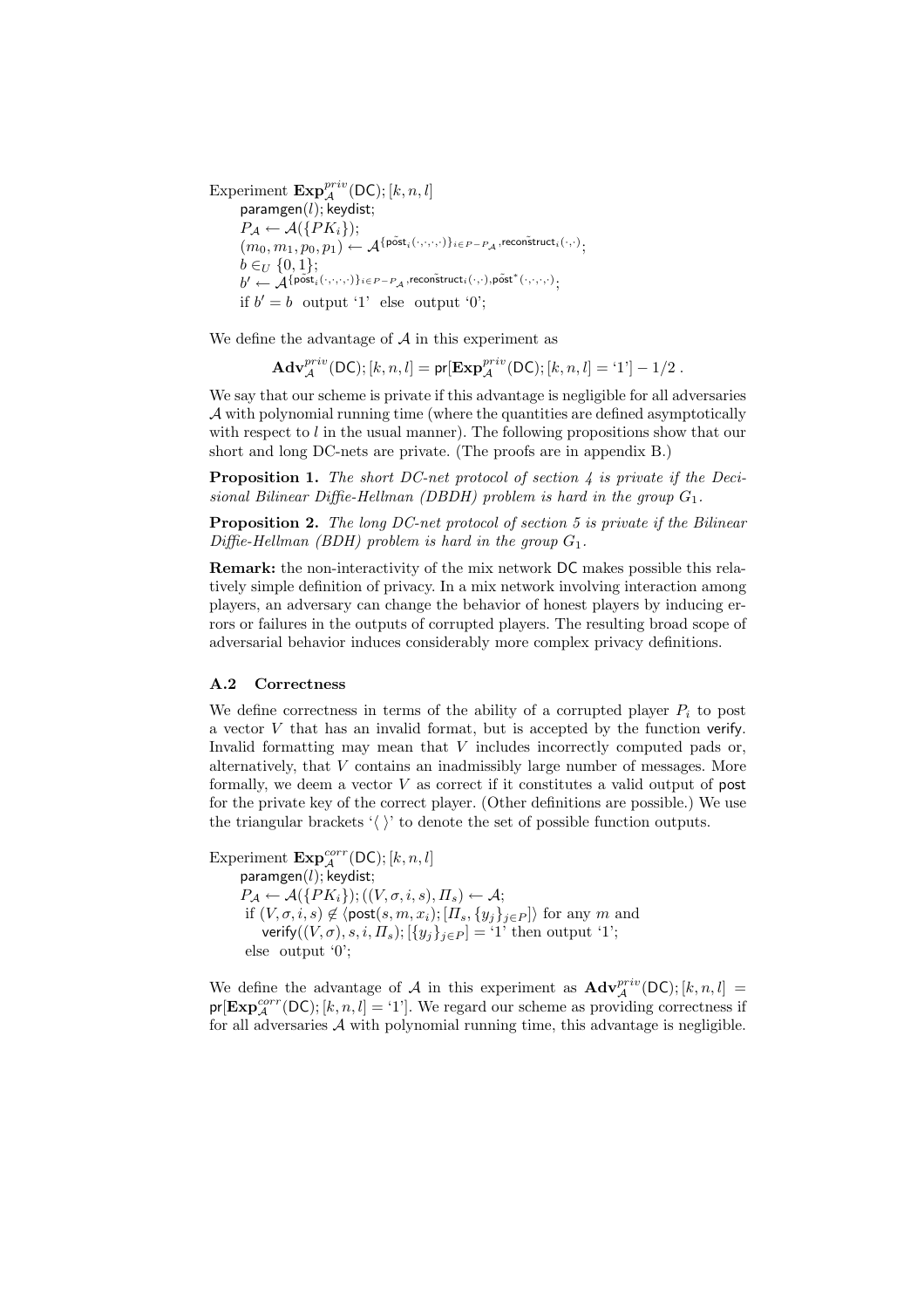**Proposition 3.** The short DC-net protocol of section  $\lambda$  is correct.

Proposition 4. The long DC-net protocol of section 5 satisfies a weaker property. If an adversary submits an output in which k pads out of n are incorrectly computed, the probability that verify accepts this output is  $2^{-k}$ .

## B Proofs of Privacy

**Proposition 1.** The short DC-net protocol of section  $\lambda$  is private if the Decisional Bilinear Diffie-Hellman (DBDH) problem is hard in the group  $G_1$ .

*Proof.* Let A be a polynomial-time adversary who wins  $\mathbf{Exp}_{\mathcal{A}}^{priv}(\mathsf{DC})$  with nonnegligible advantage  $\epsilon$ . We use A to solve DBDH challenges with non-negligible advantage as follows. We first call paramgen(l) to get parameters  $(p, G_1, G_2, \hat{e}, Q)$ where  $G_1$  and  $G_2$  are groups of order p, Q is a generator of  $G_1$  and  $\hat{e}: G_1 \times G_1 \rightarrow$  $G_2$  is an admissible bilinear map. Let  $(aQ, bQ, cQ, dQ)$  be a DBDH challenge in  $G_1$  (the challenge is to determine whether  $d = abc$  or d is random).

We give A the output of paramgen(l). Next we simulate keydist for A. We let the public keys of two players (say  $P_1$  and  $P_2$ ) be  $y_1 = aQ$  and  $y_2 = bQ$ . For every other player, we choose a private key  $x_i \in U \mathbb{Z}_p$  and compute the corresponding public key  $y_i = x_i \cdot Q$ . Given all these public keys, A returns the set  $P_A$  of players it controls. If  $P_1 \in P_A$  or  $P_2 \in P_A$ , we abort. Otherwise, we give A the private keys of all the players in  $P_A$ . We also give A the shares of the private keys held by all the players in  $P_{\mathcal{A}}$ . For the private key of player  $P_1$  and  $P_2$ , which we do not know, we generate random shares.

A can then call the oracle  $\tilde{\text{post}}_i(\cdot, \cdot, \cdot, \cdot)$  any number of times for  $i \in P - P_{\mathcal{A}}$ . For all but one session for which A calls post, we let  $h(s||k) = r_{s,k}Q$ , where the values  $r_{s,k} \in U \mathbb{Z}_p$ . For one session  $s_0$ , we define  $h(s_0||k)$  differently. We choose 2 "special" positions  $k_0, k_1 \in U \{1, \ldots, n\}$  as well as  $R \in U \mathbb{Z}_p$ . We define  $h(s_0||k_0) = cQ, h(s_0||k_1) = RcQ$  and for  $k \notin \{k_0, k_1\}$ , we let  $h(s_0||k) = r_{s_0,k}Q$ for values  $r_{s_0,k}$  chosen at random in  $\mathbb{Z}_p$ .

To simulate  $\tilde{\text{post}}_i(\cdot, \cdot, \cdot)$  for A in session s, we need the pads  $W_{i,s}(k)$  $\overline{a}$  $j\in I_s, j\neq i$   $\hat{e}(Q_k, y_j)^{\delta_{i,j}x_i}$ , where  $Q_k = h(s||k)$ . For all session  $s \neq s_0$ , we have  $Q_k = h(s||k) = r_{s,k}Q$  and therefore we can compute the pad  $W_{i,s}(k)$  for all players  $P_i$  (even for  $P_1, P_2$ ) using the equality  $\hat{e}(Q_k, y_j)^{x_i} = \hat{e}(y_i, y_j)^{r_{s,k}}$ . For session  $s_0$ , we can compute the pads of all players except  $P_1$  and  $P_2$  whose private key we do not know. If A calls post for  $P_1$  or  $P_2$  in session  $s_0$ , we abort.

Note that knowledge of the pads also enables us to simulate the auxiliary data  $\sigma_{i,s}$  in both the short and the long protocol, as well as the oracle reconstruct<sub>i</sub>.

A then chooses two messages  $m_0, m_1$  to be posted by two players  $p_0, p_1$  of the adversary's choice. If  $(p_0, p_1) \neq (P_1, P_2)$ , we abort the simulation. A may again call  $\tilde{\text{post}}_i$  and we simulate that oracle as before.

Finally,  $\mathcal{A}$  calls post<sup>\*</sup> for a particular session. If that session is not  $s_0$ , we abort. Otherwise, we simulate  $\vec{post}^*$  as follows. For  $P_1$ , we define the pads:

$$
W_{1,s_0}(k_0) = \hat{e}(Q,dQ)^{\delta_{1,2}} \prod_{3 \le j \le n} \hat{e}(cQ,y_1)^{\delta_{1,j}x_j},
$$